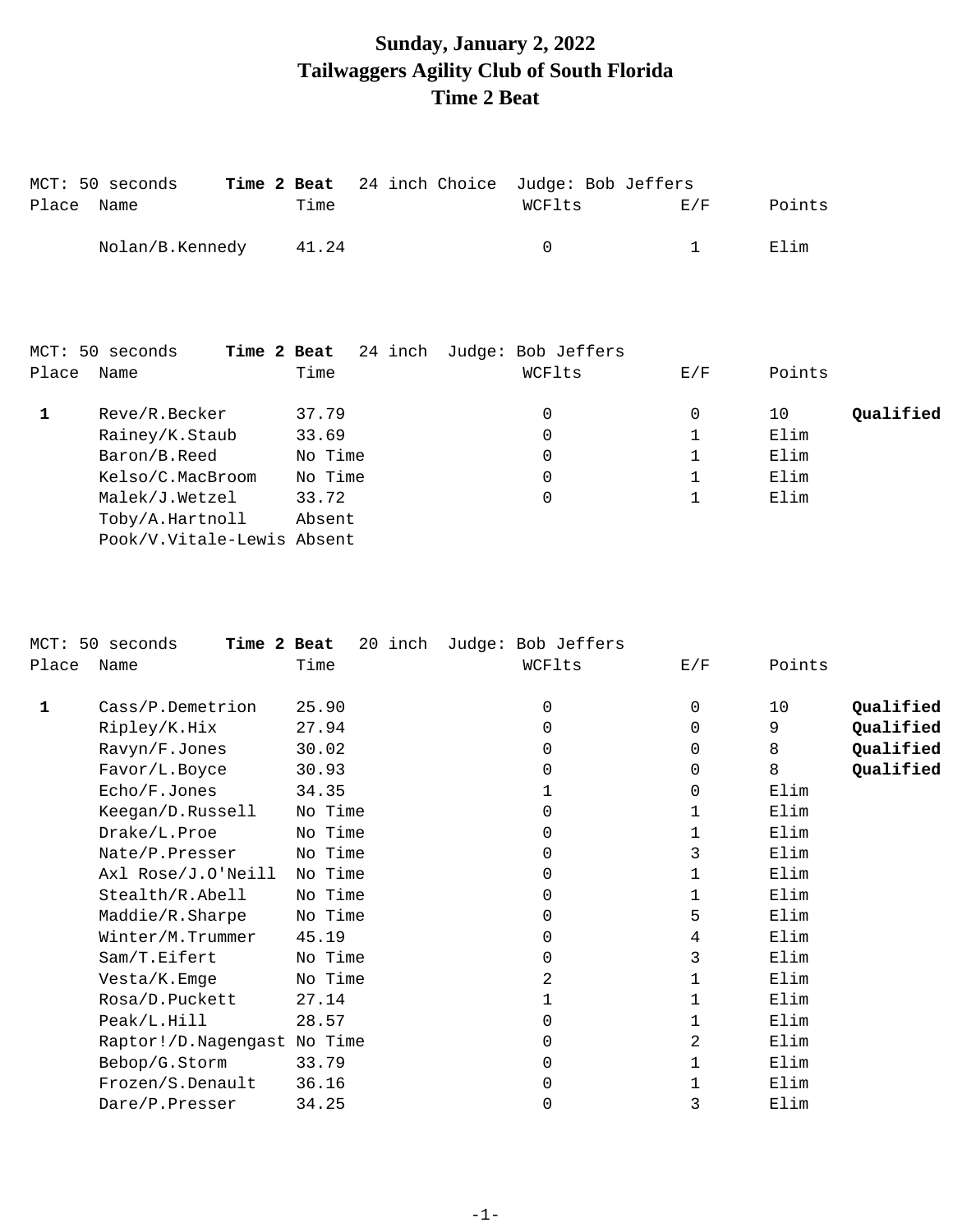| Thunder/D.Russell | No Time |   | Elim |           |
|-------------------|---------|---|------|-----------|
| Rio/D.Proe        | No Time | 0 | Elim |           |
| Aspen/N.Young     | 31.84   | 0 | 8    | Oualified |
| Puma/B.Barker     | Absent  |   |      |           |
| Twyst/C.Conklin   | 35.74   | 0 | 6    | Oualified |
| Kopper/K.Kalwa    | 37.97   | 0 | 5    | Qualified |
| Wilson/L.Gray     | 37.68   | 0 | 5    | Qualified |
| Shine/A.Hartnoll  | Absent  |   |      |           |

| MCT: 55 seconds<br>Time 2 Beat | 16 inch | Judge: Bob Jeffers |     |        |
|--------------------------------|---------|--------------------|-----|--------|
| Place<br>Name                  | Time    | WCFlts             | E/F | Points |
| Squid/G. Chapman               | 35.07   | $\Omega$           |     | Elim   |
| Choc/K.Chase                   | No Time |                    | 2   | Elim   |
| Cynna/C.Fischer                | 30.29   |                    |     | Elim   |
| Scoot/R. Abel1                 | 48.81   | $\Omega$           |     | Elim   |
| Abaco/B.Nettles                | No Time | $\Omega$           |     | Elim   |
| Ginger/D.Johnson-Fo 39.27      |         | $\Omega$           |     | Elim   |
| Swag/J.Murphy                  | 43.29   |                    |     | Elim   |
| Moji/M.John                    | No Time |                    |     | Elim   |
| Clam Chowdah/G.Chap 45.76      |         |                    | 2   | Elim   |
| Jewelie/J.Miller               | No Time | $\Omega$           | 2   | Elim   |
| Joy/M.Trummer                  | No Time | 0                  |     | Elim   |
| Kiddo/K.Chase                  | 39.68   | 0                  | 1   | Elim   |
| Virgil/B.Dumbaugh              | Absent  |                    |     |        |
| Me-Me/K.Patregnani             | Absent  |                    |     |        |

|       | MCT: 60 seconds<br>Time 2 Beat | 12 inch | Judge: Frank Gilmer |     |                 |
|-------|--------------------------------|---------|---------------------|-----|-----------------|
| Place | Name                           | Time    | WCFlts              | E/F | Points          |
| 1     | Logan/R.Nagel                  | 28.89   | 0                   | 0   | Qualified<br>10 |
|       | Beyda/J.Shelley                | 37.01   | 0                   | 0   | Qualified       |
|       | Riley/R.Kozell                 | 41.35   | 0                   | 0   | Qualified<br>5  |
|       | Madeleine/P.Vojtas             | 42.40   |                     | 0   | Elim            |
|       | Dixee/K.Levee                  | 40.82   |                     | 0   | Elim            |
|       | O/C.Halprin                    | 39.40   | ᆂ                   | 0   | Elim            |
|       | Saucy/T.Boutwell               | No Time |                     | 2   | Elim            |
|       | Lexie/C.Campbell               | 37.21   | 0                   |     | Elim            |
|       | Laynie/R.Siebeneck             | No Time |                     |     | Elim            |
|       | Sabrina/L.Boyce                | No Time | 0                   |     | Elim            |
|       | Rave/J.Valloze                 | Absent  |                     |     |                 |

| MCT: 60 seconds |      | <b>Time 2 Beat</b> 8 inch Judge: Frank Gilmer |       |        |
|-----------------|------|-----------------------------------------------|-------|--------|
| Place Name      | Time | WCFlts                                        | E / F | Points |
|                 |      |                                               |       |        |

Disco/K.Wlodarski Absent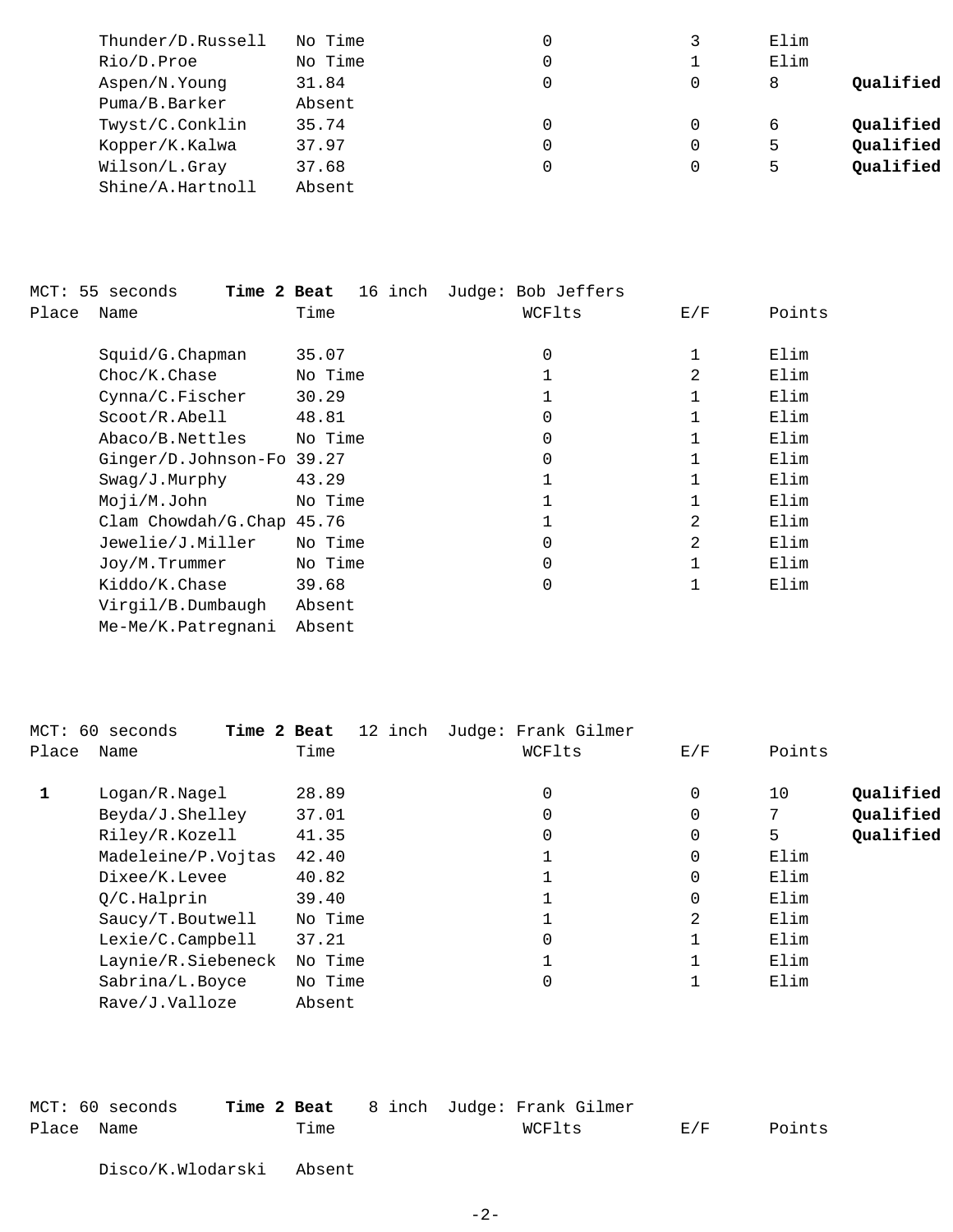Total Number of Dogs Showing: 54 Total Number of Dogs Absent: 9 Total Number of Dogs Withdrawn: 0 Total Number of Dogs Not Scored: 0 Total Number of Qualifiers: 12 Percent Qualified: 22.2%

|            | MCT: 50 seconds                |                 | Time 2 Beat Pref 20 inch Judge: Bob Jeffers |     |        |           |
|------------|--------------------------------|-----------------|---------------------------------------------|-----|--------|-----------|
| Place Name |                                | Time            | WCFlts                                      | F/F | Points |           |
|            | Chase/B.Bodnar<br>Julep/C.Gill | 33.17<br>Absent | <sup>()</sup>                               | - 0 | 10     | Oualified |

|       | MCT: 55 seconds             | 16 inch<br>Time 2 Beat Pref | Judge: Bob Jeffers |          |        |           |
|-------|-----------------------------|-----------------------------|--------------------|----------|--------|-----------|
| Place | Name                        | Time                        | WCFlts             | E/F      | Points |           |
|       | Shooter/L.Gardner           | 27.10                       | 0                  | 0        | 10     | Qualified |
|       | Alli/R.Clark                | 32.57                       | 0                  | 0        | 8      | Qualified |
|       | Gator/K.Abel                | 33.63                       | 0                  | 0        |        | Qualified |
|       | Gusto/B.Hamilton            | 34.73                       | 0                  | 0        |        | Qualified |
|       | Abby/L.Doucet               | No Time                     | 0                  | 2        | Elim   |           |
|       | Riot/L.Hill                 | No Time                     | 0                  | 2        | Elim   |           |
|       | Viper/D.Hill                | 29.72                       |                    | $\Omega$ | Elim   |           |
|       | River/L.Proe                | No Time                     | 0                  |          | Elim   |           |
|       | Lilly/A.Nathanson           | No Time                     | 0                  | 2        | Elim   |           |
|       | Charlie/L.Saxenmeye No Time |                             | 0                  |          | Elim   |           |
|       | Tallyho/C.Matzok            | No Time                     | 0                  | 2        | Elim   |           |
|       | Jett/D.Noonan               | 42.29                       | 0                  | 0        | 4      | Oualified |
|       |                             |                             |                    |          |        |           |

|            | MCT: 60 seconds         |      | <b>Time 2 Beat Pref</b> 12 inch Judge: Frank Gilmer |          |        |
|------------|-------------------------|------|-----------------------------------------------------|----------|--------|
| Place Name |                         | Time | WCFlts                                              | E / F    | Points |
|            | Victoria/M.Hissam 43.02 |      | $\cap$                                              | $\sim$ 1 | 田lim   |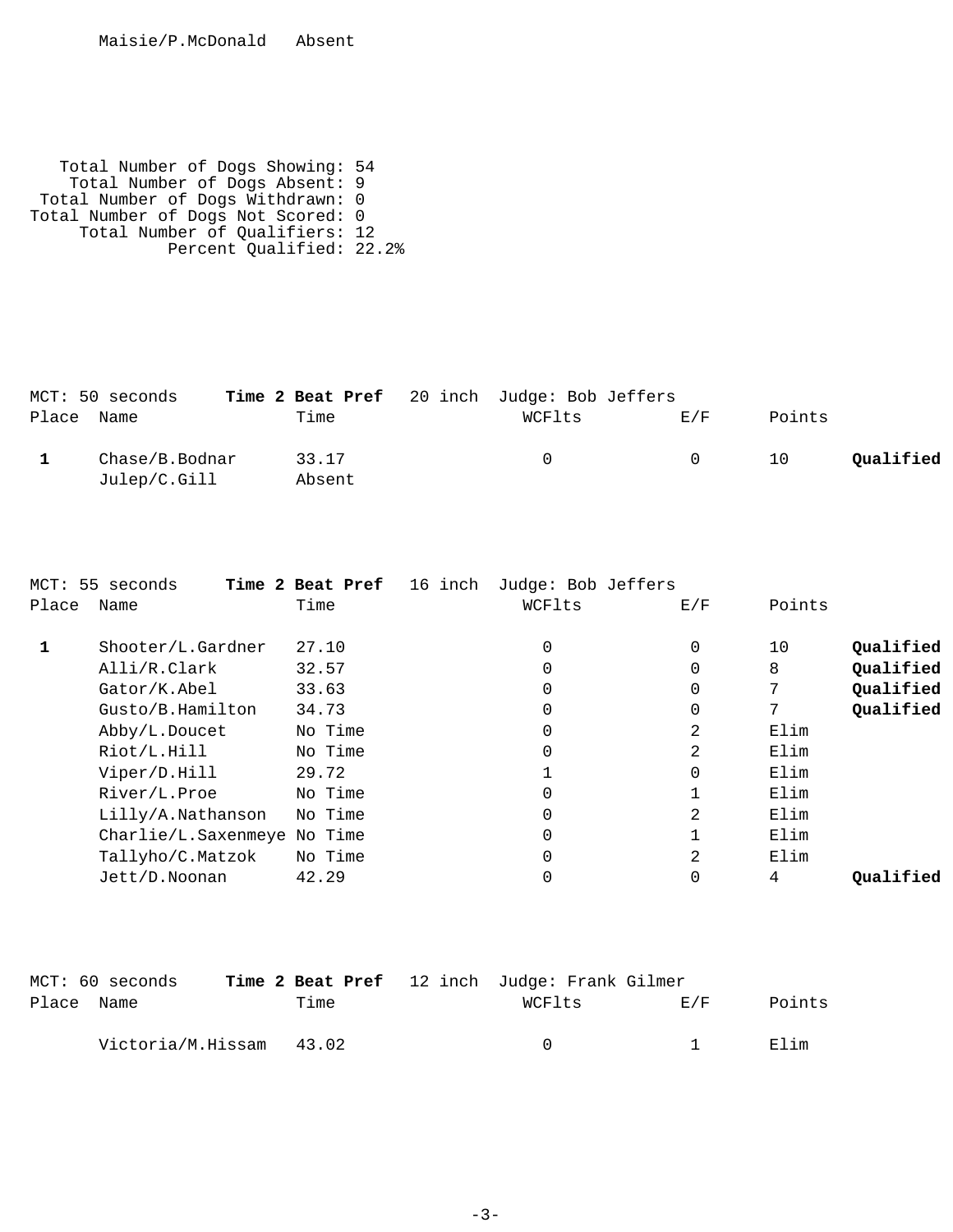|            | MCT: 60 seconds   | Time 2 Beat Pref | 8 inch Judge: Frank Gilmer |          |        |           |
|------------|-------------------|------------------|----------------------------|----------|--------|-----------|
| Place Name |                   | Time             | WCFlts                     | E/F      | Points |           |
|            | Gauge/L.Glick     | 36.18            | $\Omega$                   | $\Omega$ | 10     | Qualified |
|            | Shammie/J.Smoller | Absent           |                            |          |        |           |
|            | Carter/J.Tice     | Absent           |                            |          |        |           |

|       | MCT: 60 seconds             | Time 2 Beat Pref | 4 inch Judge: Frank Gilmer |     |        |           |
|-------|-----------------------------|------------------|----------------------------|-----|--------|-----------|
| Place | Name                        | Time             | WCFlts                     | E/F | Points |           |
|       | Sparkle/S.Wagner            | 36.08            | 0                          | 0   | 10     | Qualified |
|       | Frankie/M.Hansen            | No Time          | 0                          |     | Elim   |           |
|       | Charlie Bear/M.Hans No Time |                  | 0                          |     | Elim   |           |
|       | Bubba/S.Denault             | Absent           |                            |     |        |           |

 Total Number of Dogs Showing: 18 Total Number of Dogs Absent: 4 Total Number of Dogs Withdrawn: 0 Total Number of Dogs Not Scored: 0 Total Number of Qualifiers: 8 Percent Qualified: 44.4%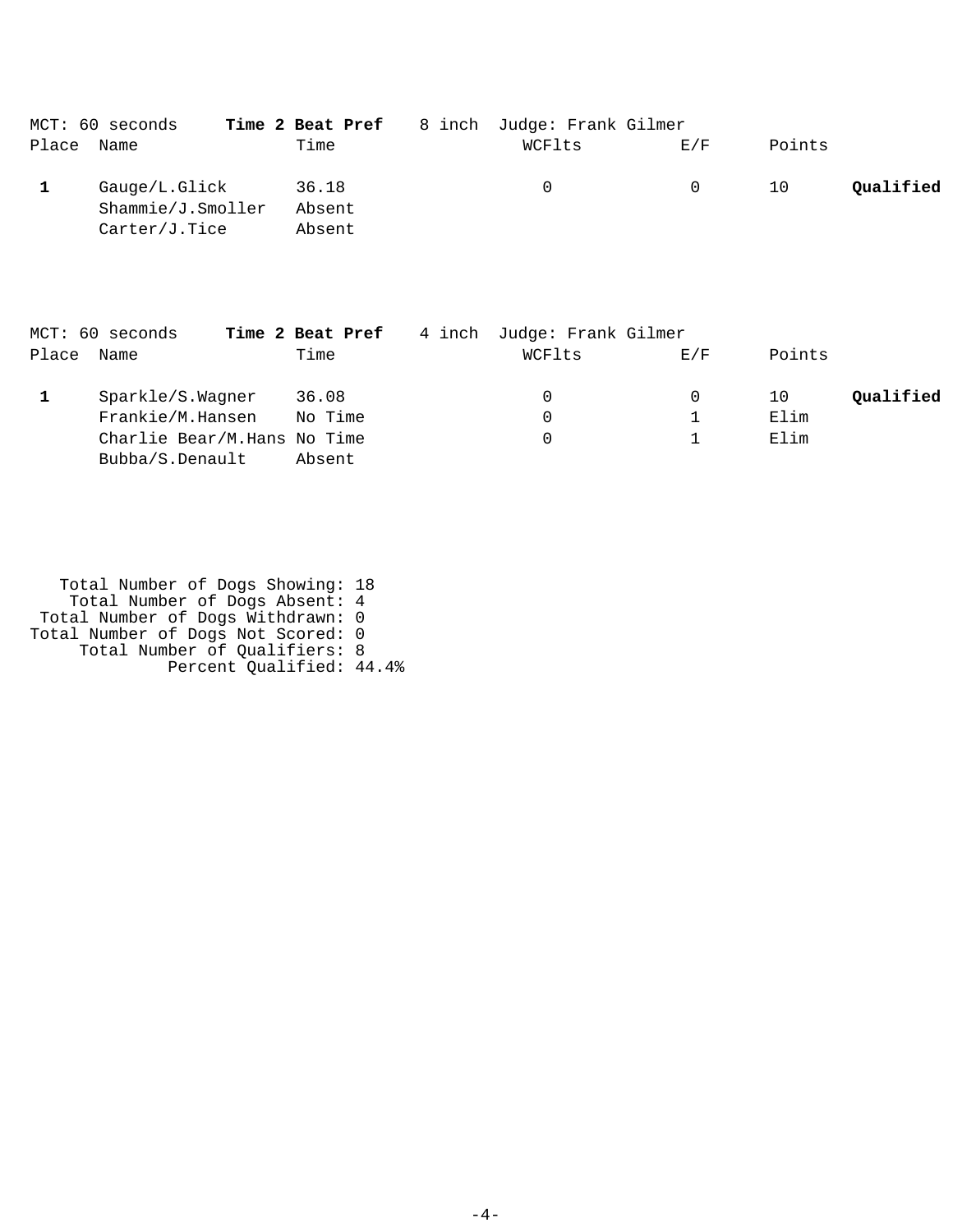# **Sunday, January 2, 2022 Tailwaggers Agility Club of South Florida Master/Excellent Standard**

|            | Distance: 188 yards SCT: 70 seconds |         |             | Excellent    |                | 24 inch Judge: Bob Jeffers     |                |       |           |
|------------|-------------------------------------|---------|-------------|--------------|----------------|--------------------------------|----------------|-------|-----------|
| Place Name |                                     | Time    |             |              |                | TFlts RFlts WCFlts TblFlts E/F |                | Score |           |
|            | Kelso/C.MacBroom                    | No Time |             | 0            | 0              | 0                              | $\mathbf 1$    | Elim  |           |
|            | Malek/J.Wetzel                      | 47.57   | 0           | 2            | $\Omega$       | $\mathbf 0$                    | $\mathbf 1$    | Elim  |           |
|            |                                     |         |             |              |                |                                |                |       |           |
|            | Distance: 188 yards SCT: 66 seconds |         |             | Excellent    |                | 20 inch Judge: Bob Jeffers     |                |       |           |
| Place      | Name                                | Time    |             |              |                | TFlts RFlts WCFlts TblFlts E/F |                | Score |           |
| 1          | Sweet Pea/G. Stevens 44.45          |         | 0           | 0            | 0              | 0                              | 0              | 100   | Qualified |
|            | Axl Rose/J.O'Neill                  | 70.65   | 12          | 2            | 0              | 0                              | 0              | Elim  |           |
|            | Melba/S.Cerron                      | No Time |             | $\Omega$     | 0              | 1                              | 2              | Elim  |           |
|            | Cabernet/P.Lieb                     | 45.11   | 0           | 0            | 0              | 0                              | $\mathbf 1$    | Elim  |           |
|            | Nate/P.Presser                      | No Time |             | 0            | 0              | 0                              | $\overline{2}$ | Elim  |           |
|            | Thunder/D.Russell                   | 46.05   | $\Omega$    | 2            | $\Omega$       | 0                              | 2              | Elim  |           |
|            | Stealth/R.Abell                     | Absent  |             |              |                |                                |                |       |           |
|            | Distance: 183 yards SCT: 69 seconds |         |             | Excellent    |                | 16 inch Judge: Bob Jeffers     |                |       |           |
| Place Name |                                     | Time    |             |              |                | TFlts RFlts WCFlts TblFlts     | E/F            | Score |           |
| 1          | Swag/J.Murphy                       | 43.85   | 0           | 0            | 0              | 0                              | 0              | 100   | Qualified |
|            | Wing Man/D.Elmore                   | 42.20   | $\mathbf 0$ | $\mathbf{1}$ | $\overline{a}$ | 0                              | 2              | Elim  |           |
|            | Connor/S.Blackledge 53.93           |         | 0           | 2            | $\mathbf 1$    | 0                              | $\mathbf 1$    | Elim  |           |
|            | Moji/M.John                         | 73.56   | 12          | 3            | 2              | 0                              | 0              | Elim  |           |
|            | Finnegan/A.Burke                    | 54.27   | $\Omega$    | $\Omega$     | $\mathbf{1}$   | 1                              | 1              | Elim  |           |
|            | Me-Me/K.Patregnani                  | Absent  |             |              |                |                                |                |       |           |
|            |                                     |         |             |              |                |                                |                |       |           |
|            | Distance: 177 yards SCT: 71 seconds |         |             | Excellent    |                | 12 inch Judge: Bob Jeffers     |                |       |           |
| Place Name |                                     | Time    |             |              |                | TFlts RFlts WCFlts TblFlts E/F |                | Score |           |
|            | Blu/N.Olimpo                        | 57.79   | 0           | 0            | 0              | 0                              | 1              | Elim  |           |

|            | Distance: 177 yards SCT: 76 seconds |      |  |  |                                | <b>Excellent</b> 8 inch Judge: Bob Jeffers |
|------------|-------------------------------------|------|--|--|--------------------------------|--------------------------------------------|
| Place Name |                                     | Time |  |  | TFlts RFlts WCFlts TblFlts E/F | Score                                      |
|            | $CinnaBun/D.Elmore$ 50.24 0 1 1 0 1 |      |  |  |                                | Elim                                       |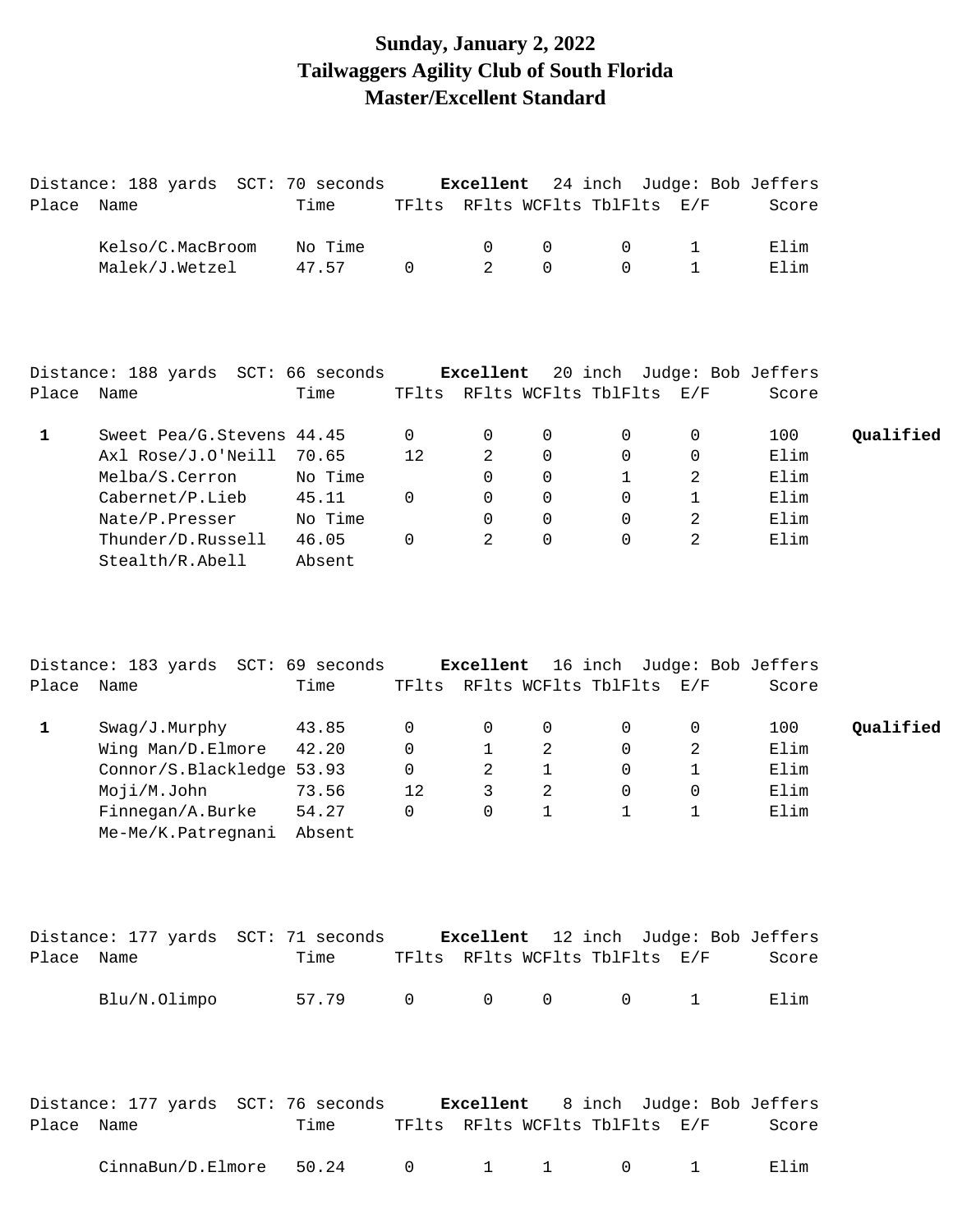| Total Number of Dogs Showing: 15   |  |
|------------------------------------|--|
| Total Number of Dogs Absent: 2     |  |
| Total Number of Dogs Withdrawn: 0  |  |
| Total Number of Dogs Not Scored: 0 |  |
| Total Number of Qualifiers: 2      |  |
| Percent Qualified: 13.3%           |  |
|                                    |  |

|            | Distance: 188 yards SCT: 66 seconds |         |  |                   |                                | Master 24 inch Choice Judge: Bob Jeffers |  |
|------------|-------------------------------------|---------|--|-------------------|--------------------------------|------------------------------------------|--|
| Place Name |                                     | Time    |  |                   | TFlts RFlts WCFlts TblFlts E/F | Score                                    |  |
|            | Nolan/B.Kennedy                     | No Time |  |                   | 2 0 0 1                        | Elim                                     |  |
|            | Veni/D.Hill                         | No Time |  | $\Omega$ $\Omega$ | $\bigcap$ 3                    | Elim                                     |  |

|       | Distance: 188 yards SCT: 70 seconds |         |       | Master |             | 24 inch Judge: Bob Jeffers |   |       |           |
|-------|-------------------------------------|---------|-------|--------|-------------|----------------------------|---|-------|-----------|
| Place | Name                                | Time    | TFlts |        |             | RFlts WCFlts TblFlts E/F   |   | Score |           |
|       | Rainey/K.Staub                      | 36.99   | 0     |        | 0           | 0                          | 0 | 100   | Qualified |
| 2     | Slash/J.Bauder-Heid 40.58           |         | 0     |        | 0           | 0                          | 0 | 100   | Qualified |
| 3     | Baron/B.Reed                        | 52.03   | 0     |        | $\mathbf 0$ | 0                          | 0 | 100   | Oualified |
|       | Tazz/M.Valentine                    | No Time |       |        | 0           | 0                          | 3 | Elim  |           |
|       | Titan/P.Lieb                        | No Time |       |        | $\mathbf 0$ | 0                          | 2 | Elim  |           |
|       | Reve/R.Becker                       | 63.97   | 0     | 1      | 0           | $\Omega$                   |   | Elim  |           |
|       | Toby/A.Hartnoll                     | Absent  |       |        |             |                            |   |       |           |

|       | Distance: 188 yards SCT: 66 seconds |         |          | Master   | 20 inch |                      |          | Judge: Bob Jeffers |           |
|-------|-------------------------------------|---------|----------|----------|---------|----------------------|----------|--------------------|-----------|
| Place | Name                                | Time    | TFlts    |          |         | RFlts WCFlts TblFlts | E/F      | Score              |           |
|       |                                     |         |          |          |         |                      |          |                    |           |
|       | Sam/T.Eifert                        | 33.70   | $\Omega$ | $\Omega$ | 0       | $\Omega$             | 0        | 100                | Qualified |
| 2     | Kelso/A.Benner                      | 33.97   | $\Omega$ | $\Omega$ | 0       | $\Omega$             | $\Omega$ | 100                | Qualified |
| 3     | Cass/P.Demetrion                    | 34.68   | $\Omega$ | $\Omega$ | 0       | $\Omega$             | $\Omega$ | 100                | Qualified |
| 4     | Rosa/D.Puckett                      | 35.49   | $\Omega$ | 0        | 0       | $\Omega$             | $\Omega$ | 100                | Qualified |
|       | Ziva/W.Yu                           | No Time |          | 0        |         | $\Omega$             |          | Elim               |           |
|       | Keegan/D.Russell                    | 52.68   | $\Omega$ | 0        | 0       | $\Omega$             |          | Elim               |           |
|       | Winter/M.Trummer                    | 39.28   | 0        | $\Omega$ | 0       | $\Omega$             | 2        | Elim               |           |
|       | Aspen/N.Young                       | 46.15   | 0        |          | 0       | $\Omega$             | $\Omega$ | Elim               |           |
|       | Peak/L.Hill                         | 45.62   | $\Omega$ |          |         | $\Omega$             | $\Omega$ | Elim               |           |
|       | Raptor!/D.Nagengast 53.70           |         | $\Omega$ | 2        | 0       | $\Omega$             |          | Elim               |           |
|       | Chili Pepper/D.Bate 54.82           |         | $\Omega$ |          | 0       | 0                    | $\Omega$ | Elim               |           |
|       | Shoofly/B.Hill                      | No Time |          |          | 0       |                      | 2        | Elim               |           |
|       | Kopper/K.Kalwa                      | 54.84   | $\Omega$ |          | 0       | $\Omega$             | $\Omega$ | Elim               |           |
|       | Wilson/L.Gray                       | 54.80   | $\Omega$ |          | 0       | $\Omega$             | $\Omega$ | Elim               |           |
|       | Zinger/A.Gooch                      | 33.25   | $\Omega$ |          | 0       | 0                    |          | Elim               |           |
|       |                                     |         |          |          |         |                      |          |                    |           |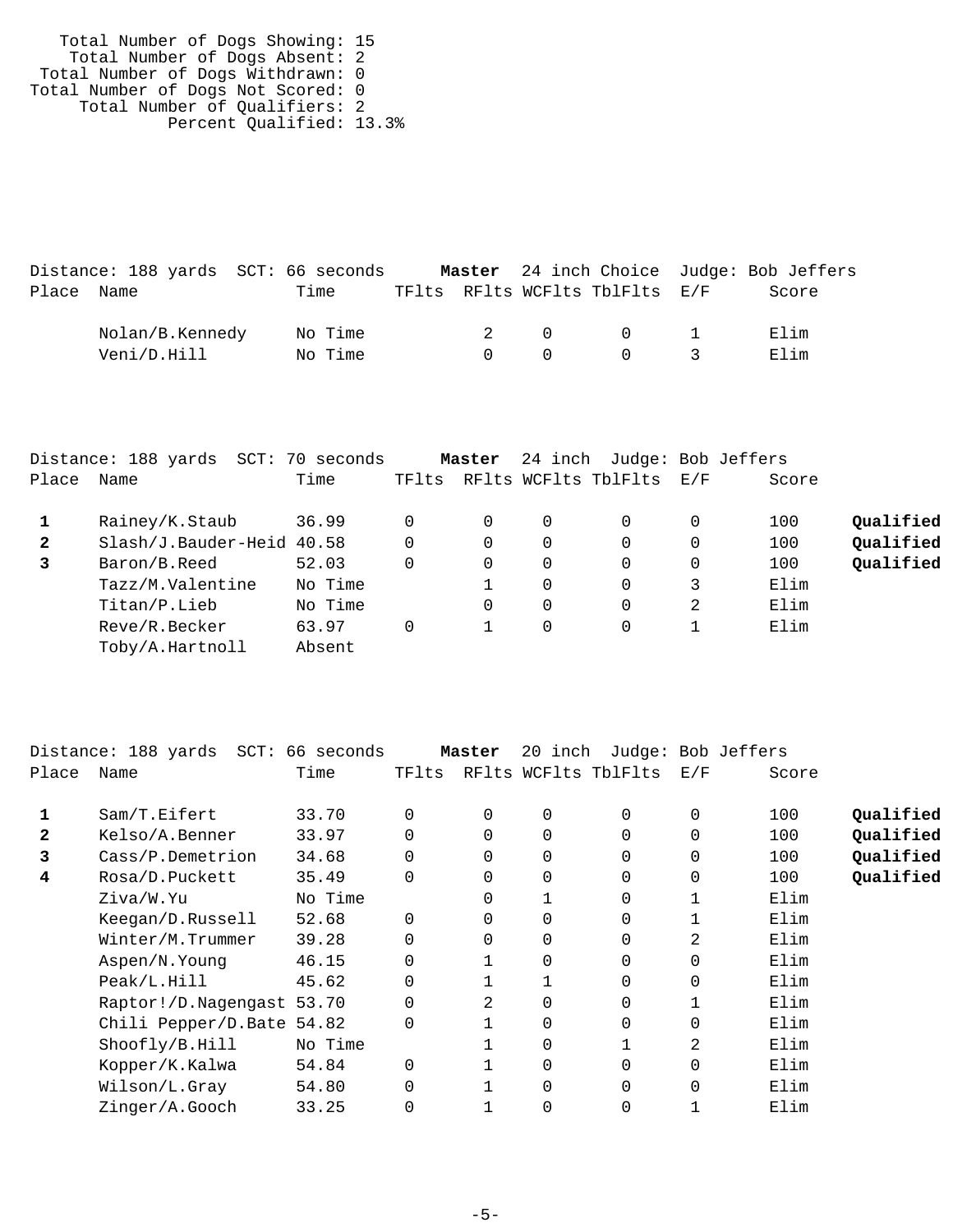| Bebop/G.Storm    | 48.24   | $\Omega$ |                |          | 0              | 0           | Elim |           |
|------------------|---------|----------|----------------|----------|----------------|-------------|------|-----------|
| Redd/J.Greiff    | No Time |          | 2              |          | $\Omega$       |             | Elim |           |
| Ravyn/F.Jones    | No Time |          |                | 0        | $\overline{0}$ |             | Elim |           |
| Echo/F.Jones     | 44.64   | $\Omega$ | $\Omega$       | 0        | $\Omega$       | 0           | 100  | Qualified |
| Red/M.Yenter     | 36.00   | $\Omega$ | $\Omega$       | $\Omega$ | $\overline{0}$ | 0           | 100  | Qualified |
| Maddie/R.Sharpe  | 43.09   | 0        | 0              | 0        | 0              | 0           | 100  | Qualified |
| Ripley/K.Hix     | 35.58   | $\Omega$ | $\Omega$       | 0        | $\Omega$       | 0           | 100  | Qualified |
| Vesta/K.Emge     | 44.08   | 0        | $\overline{0}$ | 0        | $\mathbf 0$    | 0           | 100  | Qualified |
| Puma/B.Barker    | Absent  |          |                |          |                |             |      |           |
| Favor/L.Boyce    | 36.40   | $\Omega$ | $\Omega$       | $\Omega$ | $\Omega$       | 0           | 100  | Qualified |
| Twyst/C.Conklin  | 46.36   | $\Omega$ | $\Omega$       | 0        | $\overline{0}$ | $\mathbf 0$ | 100  | Qualified |
| Drake/L.Proe     | 42.17   | $\Omega$ | $\Omega$       | 0        | 0              | 0           | 100  | Qualified |
| Shine/A.Hartnoll | Absent  |          |                |          |                |             |      |           |
| Roo/B.Skilling   | 44.80   | $\Omega$ | $\mathbf 0$    | 0        | $\mathbf 0$    | 0           | 100  | Qualified |
|                  |         |          |                |          |                |             |      |           |

|              | Distance: 183 yards SCT: 69 seconds |         |          | Master         | 16 inch      |                      |     | Judge: Bob Jeffers |           |
|--------------|-------------------------------------|---------|----------|----------------|--------------|----------------------|-----|--------------------|-----------|
| Place        | Name                                | Time    | TFlts    |                |              | RFlts WCFlts TblFlts | E/F | Score              |           |
| 1            | Cynna/C.Fischer                     | 31.73   | 0        | 0              | 0            | $\mathbf 0$          | 0   | 100                | Qualified |
| $\mathbf{2}$ | Twister/C.Knapik                    | 39.09   | 0        | $\Omega$       | $\Omega$     | $\Omega$             | 0   | 100                | Qualified |
| 3            | Giorgio/T.Poirier                   | 41.92   | 0        | $\Omega$       | $\mathbf 0$  | $\Omega$             | 0   | 100                | Qualified |
| 4            | Genevieve/P.Vojtas                  | 42.26   | 0        | $\Omega$       | $\Omega$     | $\Omega$             | 0   | 100                | Qualified |
|              | Andre/T.Poirier                     | 57.20   | 0        |                | 1            | $\mathbf 0$          | 1   | Elim               |           |
|              | Ernie/D.Shumate                     | No Time |          | 3              | $\Omega$     | $\Omega$             | 1   | Elim               |           |
|              | Dillon/S.Bass                       | 69.67   | $\Omega$ | 2              | $\mathbf 0$  | $\Omega$             | 0   | Elim               |           |
|              | Scoot/R.Abell                       | No Time |          |                | $\mathbf{1}$ | $\Omega$             | 3   | Elim               |           |
|              | Goose/S.Smith                       | 42.28   | $\Omega$ | $\Omega$       | $\Omega$     | $\Omega$             | 1   | Elim               |           |
|              | Chip/S.Walsh                        | 40.29   | $\Omega$ | 0              | 1            | $\mathbf 0$          | 0   | Elim               |           |
|              | Ginger/D.Johnson-Fo                 | 49.55   | $\Omega$ | $\Omega$       | $\Omega$     | $\mathbf 0$          |     | Elim               |           |
|              | Choc/K.Chase                        | No Time |          | $\Omega$       | $\Omega$     | $\Omega$             | 2   | Elim               |           |
|              | Charlie Bear/M.Hans                 | 46.95   | 0        | $\overline{0}$ | $\mathbf 0$  | $\mathbf 0$          | 0   | 100                | Qualified |
|              | Jaxon/J.Davis                       | Absent  |          |                |              |                      |     |                    |           |
|              | Abaco/B.Nettles                     | 45.19   | 0        | $\Omega$       | $\mathbf 0$  | $\Omega$             | 0   | 100                | Qualified |
|              | Ruff/M.Bennett                      | 49.04   | $\Omega$ | $\Omega$       | $\mathbf 0$  | $\mathbf 0$          | 0   | 100                | Qualified |
|              | Virgil/B.Dumbaugh                   | Absent  |          |                |              |                      |     |                    |           |
|              |                                     |         |          |                |              |                      |     |                    |           |

|              | Distance: 177 yards SCT: 71 seconds |         |       | Master   |   | 12 inch Judge: Bob Jeffers |     |       |           |
|--------------|-------------------------------------|---------|-------|----------|---|----------------------------|-----|-------|-----------|
| Place        | Name                                | Time    | TFlts |          |   | RFlts WCFlts TblFlts       | E/F | Score |           |
|              | TKake/D.Shumate                     | 32.50   |       | 0        | 0 | 0                          | 0   | 100   | Qualified |
| $\mathbf{2}$ | Shelby Rae/M.Liebha 36.61           |         |       | $\Omega$ | 0 | 0                          | 0   | 100   | Qualified |
|              | Q/C.Halprin                         | 39.19   |       | $\Omega$ | 0 | 0                          | 0   | 100   | Qualified |
| 4            | Jolene Rose/M.Liebh 39.50           |         |       | $\Omega$ | 0 | 0                          | 0   | 100   | Qualified |
|              | Madeleine/P.Vojtas                  | 45.98   |       |          | 2 | $\Omega$                   | 0   | Elim  |           |
|              | Beetle/G. Chapman                   | No Time |       | $\Omega$ | 0 | 0                          |     | Elim  |           |
|              | Dixee/K.Levee                       | No Time |       | 2        |   |                            |     | Elim  |           |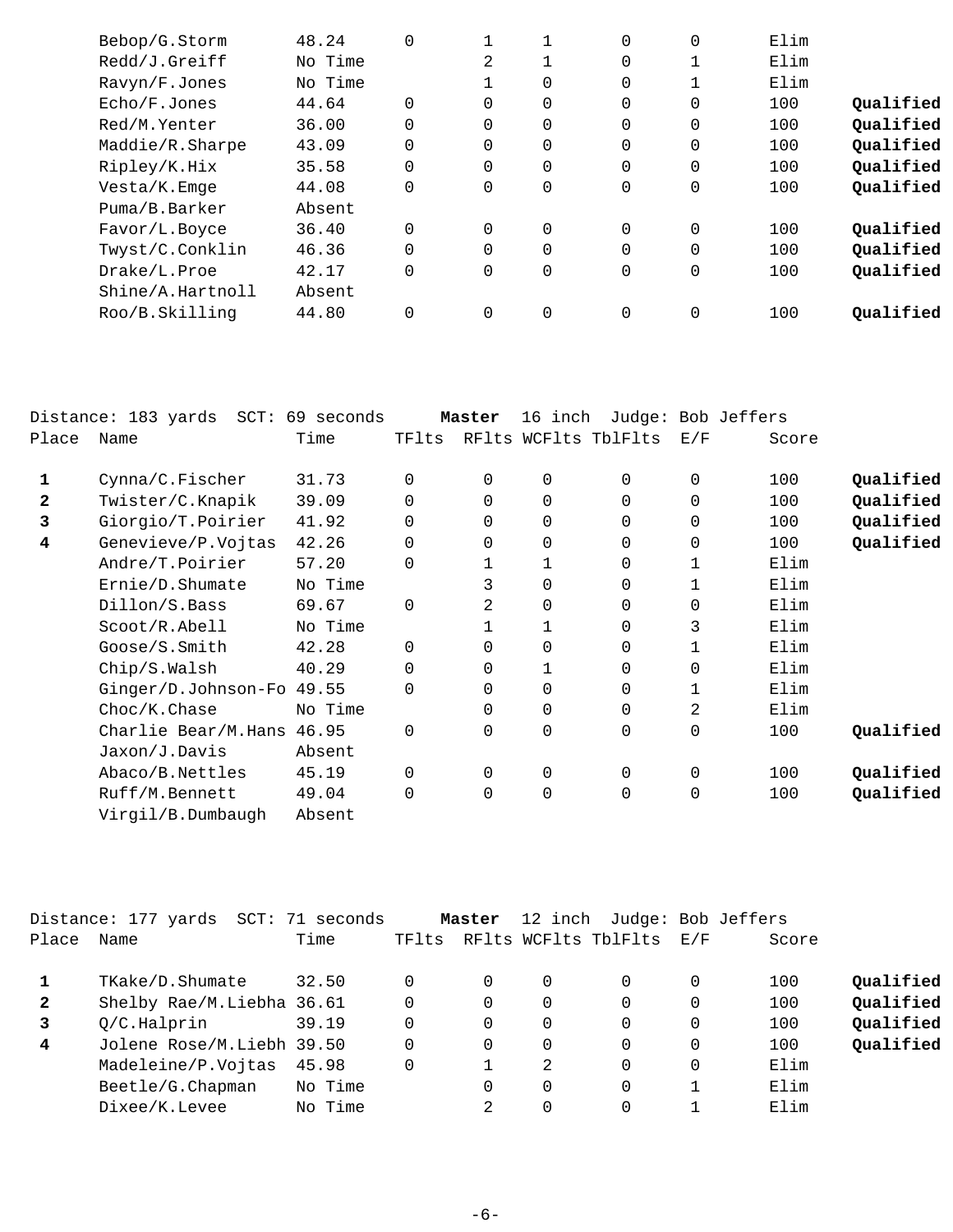| Bella/E.Bradley           | 41.30 | $\Omega$ |          |          | 0        |          | Elim |           |
|---------------------------|-------|----------|----------|----------|----------|----------|------|-----------|
| Karma/C.Sreenan           | 59.72 | $\Omega$ |          | 0        | 0        | 0        | Elim |           |
| Riley/S.Walsh             | 36.32 | $\Omega$ | $\Omega$ | 0        | 0        | 2        | Elim |           |
| Johnny/R.Taylor           | 48.04 | $\Omega$ | $\Omega$ | 0        | 0        |          | Elim |           |
| Logan/R.Nagel             | 40.71 | $\Omega$ | $\Omega$ | 0        | $\Omega$ | 0        | 100  | Oualified |
| Beyda/J.Shelley           | 48.88 | $\Omega$ | $\Omega$ | 0        | 0        | 0        | 100  | Qualified |
| Riley/R.Kozell            | 52.59 | $\Omega$ | $\Omega$ | 0        | $\Omega$ | $\Omega$ | 100  | Oualified |
| Captain Jack/J.Baud 40.86 |       | $\Omega$ | $\Omega$ | 0        | $\Omega$ | $\Omega$ | 100  | Qualified |
| Casey/J.Brav              | 42.81 | $\Omega$ | $\Omega$ | 0        | $\Omega$ | 0        | 100  | Oualified |
| Saucy/T.Boutwell          | 61.90 | $\Omega$ | $\Omega$ | $\Omega$ | $\Omega$ | $\Omega$ | 100  | Qualified |
| Lexie/C.Campbell          | 46.60 | $\Omega$ | $\Omega$ | 0        | $\Omega$ | 0        | 100  | Qualified |
|                           |       |          |          |          |          |          |      |           |

|              | Distance: 177 yards       | SCT: 76 seconds |          | Master   | 8 inch      |                      |          | Judge: Bob Jeffers |           |
|--------------|---------------------------|-----------------|----------|----------|-------------|----------------------|----------|--------------------|-----------|
| Place        | Name                      | Time            | TFlts    |          |             | RFlts WCFlts TblFlts | E/F      | Score              |           |
| 1            | Mighty Mouse/D.Elmo 34.07 |                 | $\Omega$ | 0        | 0           | $\Omega$             | 0        | 100                | Qualified |
| $\mathbf{2}$ | Ace/L.Sprick              | 47.95           | $\Omega$ | $\Omega$ | 0           | $\Omega$             | 0        | 100                | Qualified |
| 3            | Dodger/M.Valentine        | 55.59           | $\Omega$ | $\Omega$ | 0           | $\Omega$             | $\Omega$ | 100                | Qualified |
| 4            | Tesla/S.Wagner            | 60.73           | 0        | $\Omega$ | 0           | $\Omega$             | 0        | 100                | Qualified |
|              | Macchiato/D.Elmore        | 60.71           | $\Omega$ | 2        | 0           | $\Omega$             | 0        | Elim               |           |
|              | Merlin/C.Disque           | 51.40           |          | 2        |             | $\Omega$             | 1        | Elim               |           |
|              | Desmond/B.Kennedy         | 48.64           | $\Omega$ |          | 0           | 0                    | 0        | Elim               |           |
|              | Mr. Ping/J.Bell           | No Time         |          | $\Omega$ | 0           | $\Omega$             |          | Elim               |           |
|              | Ming/J.Parker             | No Time         |          |          |             |                      | 2        | Elim               |           |
|              | Jive/K.Wlodarski          | No Time         |          | $\Omega$ | 0           | $\Omega$             | 1        | Elim               |           |
|              | Disco/K.Wlodarski         | Absent          |          |          |             |                      |          |                    |           |
|              | ABU/R.Keenan              | 61.00           | $\Omega$ | $\Omega$ | $\mathbf 0$ | $\Omega$             | 0        | 100                | Qualified |
|              | Jackie/M.Valentine        | 65.80           | $\Omega$ | $\Omega$ | 0           | $\Omega$             | 0        | 100                | Qualified |
|              |                           |                 |          |          |             |                      |          |                    |           |

| Total Number of Dogs Showing: 80   |
|------------------------------------|
| Total Number of Dogs Absent: 6     |
| Total Number of Dogs Withdrawn: 0  |
| Total Number of Dogs Not Scored: 0 |
| Total Number of Qualifiers: 40     |
| Percent Qualified: 50.0%           |
|                                    |

|            | Distance: 188 yards SCT: 71 seconds |      |  |                                | <b>Excellent Pref</b> 16 inch Judge: Bob Jeffers |  |
|------------|-------------------------------------|------|--|--------------------------------|--------------------------------------------------|--|
| Place Name |                                     | Time |  | TFlts RFlts WCFlts TblFlts E/F | Score                                            |  |
|            | $Ronan/J.Tunbridge$ No Time         |      |  | 2 1 0 2                        | Elim                                             |  |
|            | Lilly/A.Nathanson No Time           |      |  | 2 1 0 3                        | Elim                                             |  |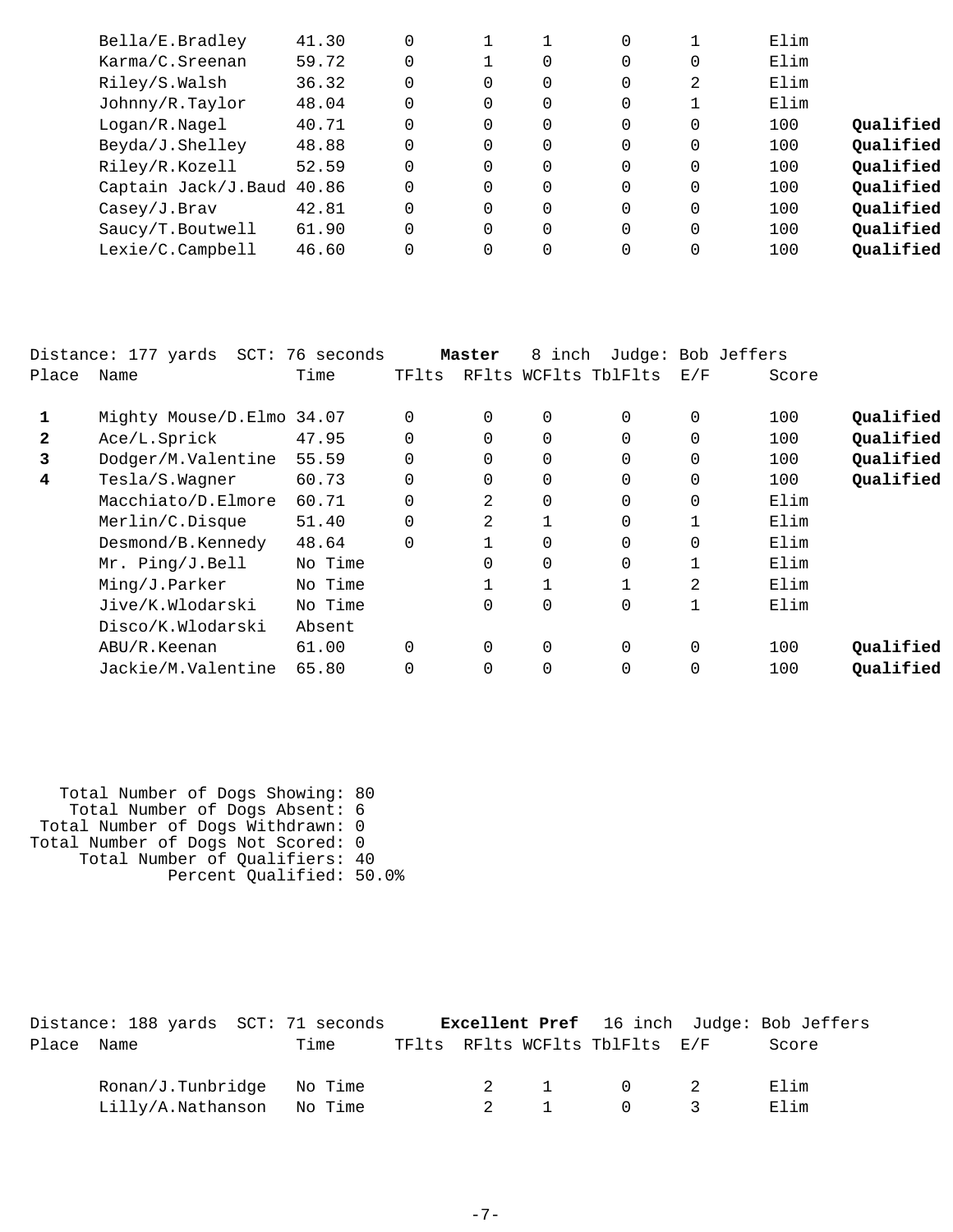|              | Charlie/L.Saxenmeye 58.44 0                                                  |       |              | $\overline{0}$ | $\mathbf 0$ | $\mathbf 0$                    | $\mathbf{1}$ | Elim  |           |
|--------------|------------------------------------------------------------------------------|-------|--------------|----------------|-------------|--------------------------------|--------------|-------|-----------|
|              |                                                                              |       |              |                |             |                                |              |       |           |
|              |                                                                              |       |              |                |             |                                |              |       |           |
|              | Distance: 177 yards SCT: 76 seconds Excellent Pref 8 inch Judge: Bob Jeffers |       |              |                |             |                                |              |       |           |
| Place Name   |                                                                              | Time  |              |                |             | TFlts RFlts WCFlts TblFlts E/F |              | Score |           |
|              |                                                                              |       |              |                |             |                                |              |       |           |
| 1            | Ditty/D.McFarlane                                                            | 54.39 | $\mathsf{O}$ | $\overline{0}$ | $\mathbf 0$ | $\mathbf 0$                    | $\mathbf{0}$ | 100   | Qualified |
|              |                                                                              |       |              |                |             |                                |              |       |           |
|              |                                                                              |       |              |                |             |                                |              |       |           |
|              |                                                                              |       |              |                |             |                                |              |       |           |
|              |                                                                              |       |              |                |             |                                |              |       |           |
|              | Distance: 177 yards SCT: 81 seconds Excellent Pref 4 inch Judge: Bob Jeffers |       |              |                |             |                                |              |       |           |
| Place Name   |                                                                              | Time  |              |                |             | TFlts RFlts WCFlts TblFlts E/F |              | Score |           |
|              |                                                                              |       |              |                |             |                                |              |       |           |
| $\mathbf{1}$ | Bubba/S.Denault                                                              | 63.09 | $\mathbf 0$  | 0              | $\mathbf 0$ | 0                              | 0            | 100   | Qualified |
|              | Max/J.Brav                                                                   | 64.03 | $\mathbf 0$  | 3              | $\mathbf 0$ | $\mathbf 0$                    | $\mathbf 0$  | Elim  |           |

 Total Number of Dogs Showing: 6 Total Number of Dogs Absent: 0 Total Number of Dogs Withdrawn: 0 Total Number of Dogs Not Scored: 0 Total Number of Qualifiers: 2 Percent Qualified: 33.3%

|              | Distance: 188 yards<br>$SCT$ : | 75 seconds |          | Master Pref |   | 20 inch              |          | Judge: Bob Jeffers |           |
|--------------|--------------------------------|------------|----------|-------------|---|----------------------|----------|--------------------|-----------|
| Place        | Name                           | Time       | TFlts    |             |   | RFlts WCFlts TblFlts | E/F      | Score              |           |
|              | Lexi/M.Timken                  | 37.72      |          | 0           | 0 | $\Omega$             | 0        | 100                | Qualified |
| $\mathbf{2}$ | BOSS429/M.Timken               | 40.60      |          | 0           | 0 | $\Omega$             | $\Omega$ | 100                | Qualified |
| 3            | Blazer/C.MacBroom              | 46.71      | $\Omega$ | 0           | 0 | $\Omega$             | $\Omega$ | 100                | Qualified |
| 4            | Myles/P.Lieb                   | 52.18      | 0        | 0           | 0 | 0                    | 0        | 100                | Qualified |
|              | Colt/J.Bruner                  | No Time    |          | 0           | 0 | $\Omega$             | 2        | Elim               |           |
|              | Chase/B.Bodnar                 | No Time    |          | 0           | 0 | 0                    | 2        | Elim               |           |
|              | Julep/C.Gill                   | Absent     |          |             |   |                      |          |                    |           |
|              | Tempe/W.Yu                     | 59.96      |          |             | 0 | $\Omega$             |          | 100                | Oualified |
|              |                                |            |          |             |   |                      |          |                    |           |

|            | Distance: 188 yards SCT: 71 seconds |      |                 |                                |  | <b>Master Pref</b> 16 inch Judge: Bob Jeffers |           |
|------------|-------------------------------------|------|-----------------|--------------------------------|--|-----------------------------------------------|-----------|
| Place Name |                                     | Time |                 | TFlts RFlts WCFlts TblFlts E/F |  | Score                                         |           |
|            | 1 Bird/D.Shumate                    |      | 29.38 0 0 0 0 0 |                                |  | 100                                           | Qualified |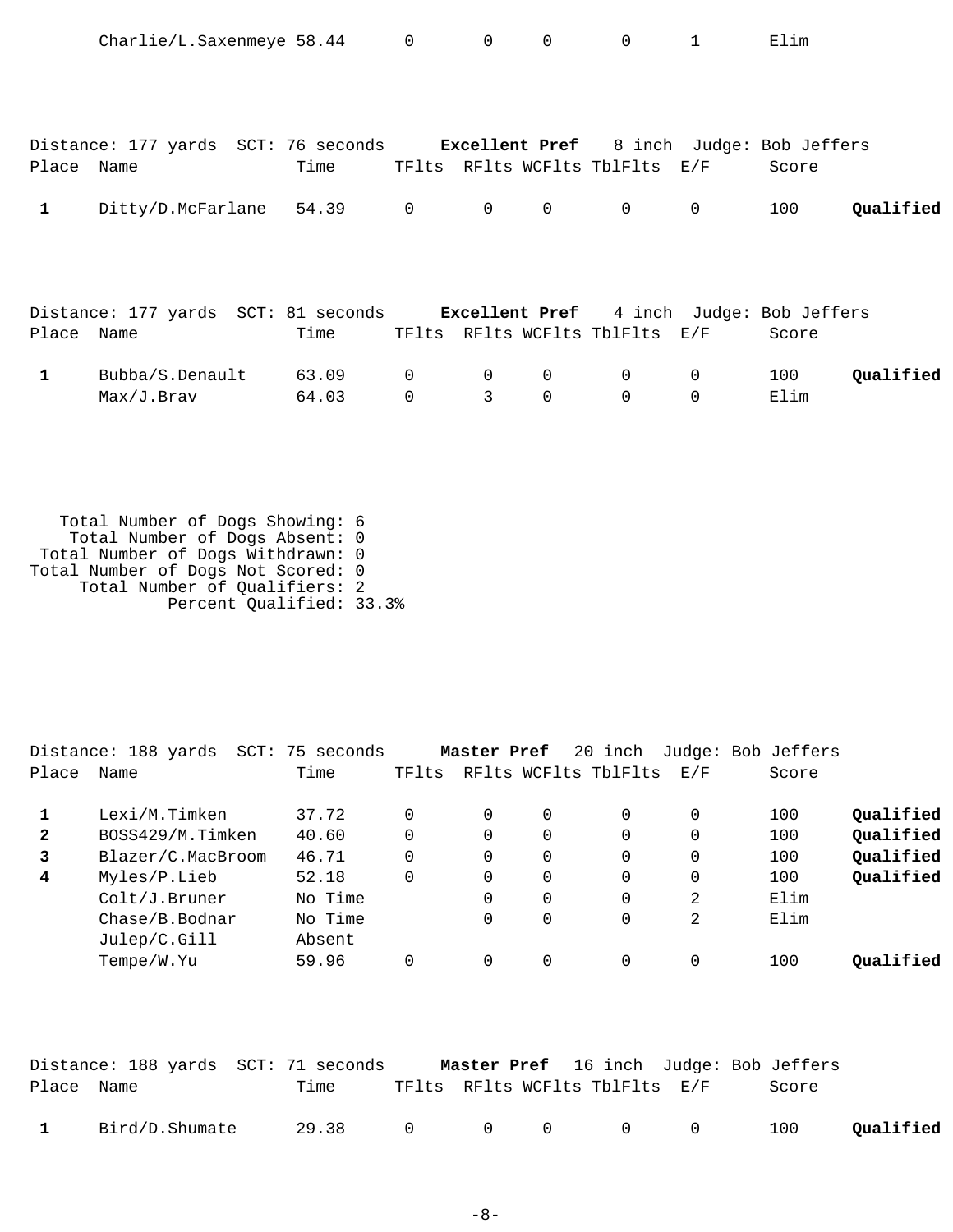| $\mathbf{2}$ | Shooter/L.Gardner           | 34.56   | 0        | $\Omega$ | $\Omega$    | $\Omega$ | 0            | 100  | Qualified |
|--------------|-----------------------------|---------|----------|----------|-------------|----------|--------------|------|-----------|
| 3            | Toad/G.Chapman              | 36.43   |          | $\Omega$ | 0           | $\Omega$ | 0            | 100  | Qualified |
| 4            | Alli/R.Clark                | 37.32   | 0        | $\Omega$ | $\Omega$    | $\Omega$ | $\mathbf 0$  | 100  | Qualified |
|              | Nubi/M.John                 | 63.37   | $\Omega$ |          | $\mathbf 0$ |          | $\mathbf 0$  | Elim |           |
|              | Freedom/S.Markell           | 45.42   | $\Omega$ | 2        | $\mathbf 0$ | 0        | $\mathbf 0$  | Elim |           |
|              | Gusto/B.Hamilton            | 52.09   | $\Omega$ | $\Omega$ | $\mathbf 0$ | $\Omega$ | $\mathbf{1}$ | Elim |           |
|              | Abby/L.Doucet               | No Time |          |          |             | $\Omega$ | $\mathbf{1}$ | Elim |           |
|              | Blondie/D.Bates             | 45.98   | $\Omega$ |          |             | 0        |              | Elim |           |
|              | Promise/M.Touchston No Time |         |          |          |             | 0        | 1            | Elim |           |
|              | Jett/D.Noonan               | No Time |          |          | 0           | 0        | 1            | Elim |           |
|              | Gator/K.Abel                | 58.01   | $\Omega$ |          | 0           |          | 2            | Elim |           |
|              | Breeze/S.Papciak            | 40.88   |          | $\Omega$ | $\Omega$    | $\Omega$ | $\mathbf 0$  | 100  | Qualified |
|              | Batman/H.Posner             | 56.28   |          | $\Omega$ | $\Omega$    | $\Omega$ | $\mathbf 0$  | 100  | Qualified |
|              | Riot/L.Hill                 | 41.83   | $\Omega$ | $\Omega$ | 0           | $\Omega$ | $\mathbf 0$  | 100  | Qualified |
|              | Vader/J.Potter              | Absent  |          |          |             |          |              |      |           |
|              | Dazzle/J.Valloze            | Absent  |          |          |             |          |              |      |           |
|              | Heli/A.Dunkle               | 44.36   | $\Omega$ | $\Omega$ | $\Omega$    | $\Omega$ | $\Omega$     | 100  | Qualified |
|              | Zyn/S.Papciak               | 47.77   |          | $\Omega$ | $\Omega$    | 0        | $\Omega$     | 100  | Oualified |
|              |                             |         |          |          |             |          |              |      |           |

|       | Distance: 183 yards SCT: 74 seconds |         |       | Master Pref |          |                          |   | 12 inch Judge: Bob Jeffers |           |
|-------|-------------------------------------|---------|-------|-------------|----------|--------------------------|---|----------------------------|-----------|
| Place | Name                                | Time    | TFlts |             |          | RFlts WCFlts TblFlts E/F |   | Score                      |           |
|       | Genuine Risk/A.Benn 32.31           |         |       |             | $\Omega$ |                          | 0 | 100                        | Qualified |
| 2     | Frankie/M.Hansen                    | 44.40   | 0     | 0           | $\Omega$ |                          | 0 | 100                        | Qualified |
|       | Victoria/M.Hissam                   | 48.67   | 0     |             | 0        |                          | 0 | 100                        | Qualified |
|       | Henna/J.Baiocco                     | 49.93   | 0     | 0           |          | 0                        | 0 | Elim                       |           |
|       | Inca/T.Aull                         | No Time |       |             | $\Omega$ |                          |   | Elim                       |           |

|            | Distance: 177 yards SCT: 76 seconds |        |  |                       | Master Pref 8 inch Judge: Bob Jeffers |            |       |
|------------|-------------------------------------|--------|--|-----------------------|---------------------------------------|------------|-------|
| Place Name |                                     | Time   |  |                       | TFlts RFlts WCFlts TblFlts E/F        |            | Score |
|            | Princess/B.Bell                     | 93.69  |  | 51 1 0                |                                       | $\Omega$ 0 | Elim  |
|            | Gauge/L.Glick                       | 60.55  |  | $0 \qquad 1 \qquad 1$ | $\Omega$                              |            | Elim  |
|            | Shammie/J.Smoller                   | Absent |  |                       |                                       |            |       |

|              | Distance: 177 yards<br>$SCT$ : | 81 seconds |       | Master Pref |          | 4 inch                   |          | Judge: Bob Jeffers |           |
|--------------|--------------------------------|------------|-------|-------------|----------|--------------------------|----------|--------------------|-----------|
| Place        | Name                           | Time       | TFlts |             |          | RFlts WCFlts TblFlts E/F |          | Score              |           |
|              | Sparkle/S.Wagner               | 45.56      |       | $\Omega$    | $\Omega$ |                          |          | 100                | Qualified |
| $\mathbf{2}$ | Junjie/J.Bell                  | 51.14      |       | 0           | 0        |                          | 0        | 100                | Qualified |
|              | Willow/C.Ponzo                 | 55.97      |       | $\Omega$    | $\Omega$ |                          | $\Omega$ | 100                | Qualified |
| 4            | Willow/C.Disque                | 61.81      |       | 0           | 0        |                          | 0        | 100                | Qualified |
|              | Mini Cooper / N. Atki Absent   |            |       |             |          |                          |          |                    |           |
|              |                                |            |       |             |          |                          |          |                    |           |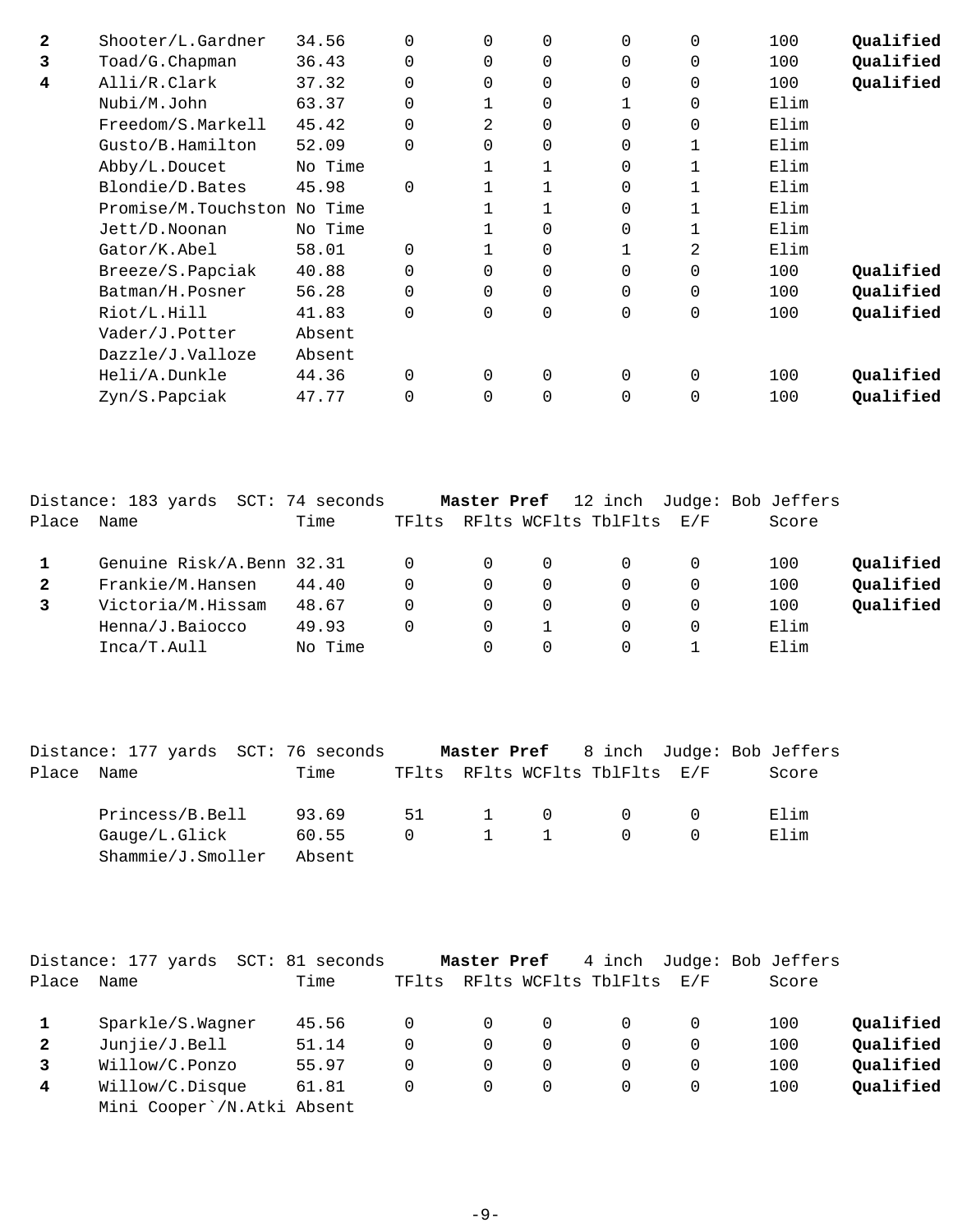Total Number of Dogs Showing: 35 Total Number of Dogs Absent: 5 Total Number of Dogs Withdrawn: 0 Total Number of Dogs Not Scored: 0 Total Number of Qualifiers: 21 Percent Qualified: 60.0%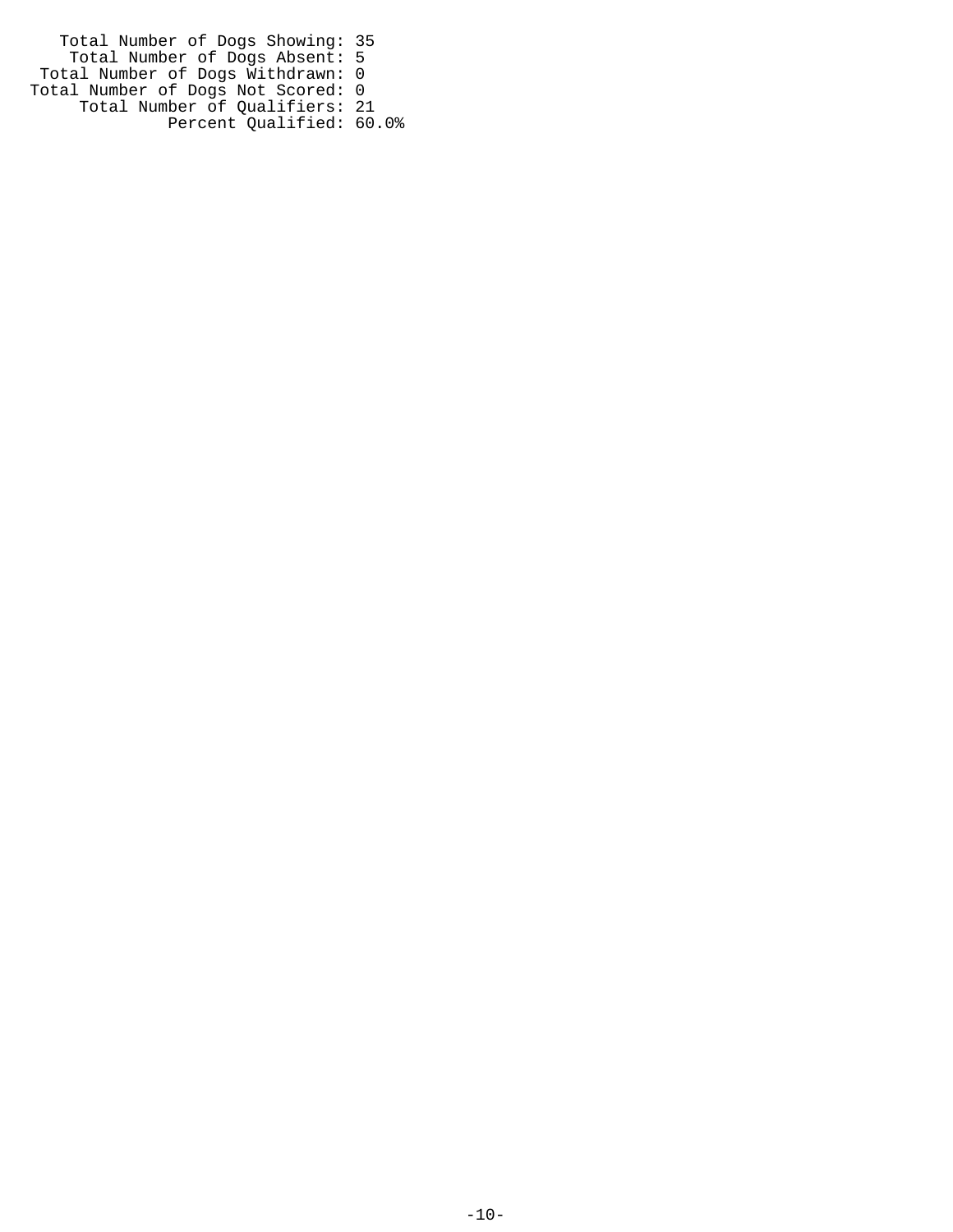#### **Sunday, January 2, 2022 Tailwaggers Agility Club of South Florida Open Standard**

Distance: 173 yards SCT: 70 seconds **Open** 20 inch Judge: Bob Jeffers Place Name Time TFlts RFlts WCFlts TblFlts E/F Score Ren/J.Potter Absent Sweet Pea/G.Stevens Not Scored Distance: 168 yards SCT: 72 seconds **Open** 16 inch Judge: Bob Jeffers Place Name Time TFlts RFlts WCFlts TblFlts E/F Score Josie/C.Laurenzi No Time 0 0 0 1 Elim Clam Chowdah/G.Chap No Time  $1$  1 0 2 Elim

Distance: 163 yards SCT: 74 seconds **Open** 12 inch Judge: Bob Jeffers Place Name Time TFlts RFlts WCFlts TblFlts E/F Score

 Laynie/R.Siebeneck No Time 0 0 0 3 Elim Rave/J.Valloze Absent

Distance: 163 yards SCT: 77 seconds **Open** 8 inch Judge: Bob Jeffers Place Name Time TFlts RFlts WCFlts TblFlts E/F Score

Maisie/P.McDonald Absent

Jewelie/J.Miller Absent

 Total Number of Dogs Showing: 3 Total Number of Dogs Absent: 4 Total Number of Dogs Withdrawn: 0 Total Number of Dogs Not Scored: 1 Total Number of Qualifiers: 0 Percent Qualified: 0.0%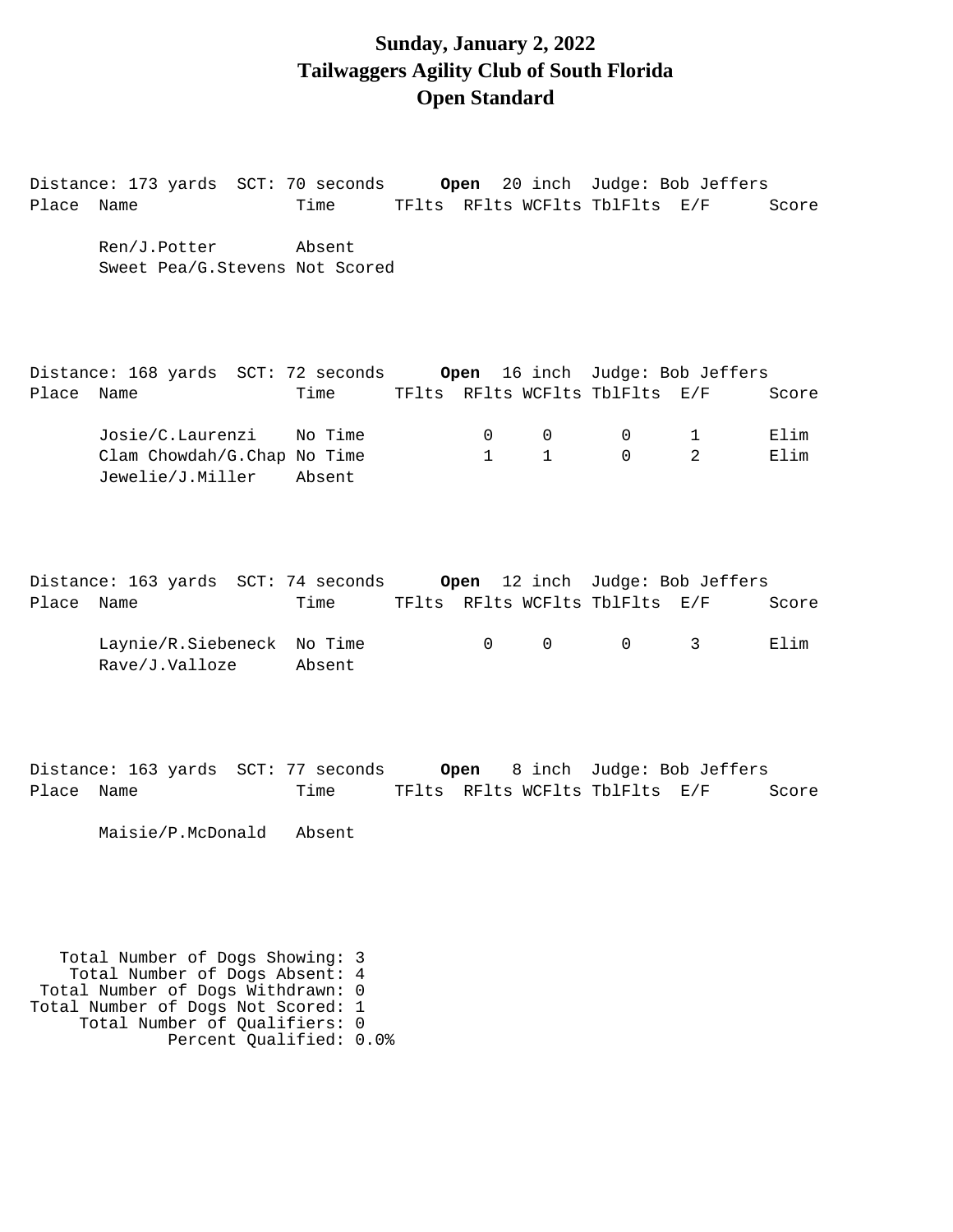| Place Name   | Distance: 173 yards SCT: 75 seconds Open Pref 16 inch Judge: Bob Jeffers | Time    |                   |                | TFlts RFlts WCFlts TblFlts E/F |              | Score |           |
|--------------|--------------------------------------------------------------------------|---------|-------------------|----------------|--------------------------------|--------------|-------|-----------|
| $\mathbf{1}$ | Pilot/L.Doucet                                                           | 44.93 0 | $\overline{0}$    | $\mathbf 0$    | 0                              | $\mathbf 0$  | 100   | Qualified |
|              |                                                                          |         |                   |                |                                |              |       |           |
| Place Name   | Distance: 163 yards SCT: 79 seconds Open Pref 8 inch Judge: Bob Jeffers  | Time    |                   |                | TFlts RFlts WCFlts TblFlts E/F |              | Score |           |
| $\mathbf{1}$ | Carter/J.Tice                                                            | 39.59 0 | $1 \qquad \qquad$ | $\overline{0}$ | $1 \quad \cdots$               | $\mathsf{O}$ | 90    | Qualified |
|              |                                                                          |         |                   |                |                                |              |       |           |
|              |                                                                          |         |                   |                |                                |              |       |           |

 Total Number of Dogs Showing: 2 Total Number of Dogs Absent: 0 Total Number of Dogs Withdrawn: 0 Total Number of Dogs Not Scored: 0 Total Number of Qualifiers: 2 Percent Qualified: 100.0%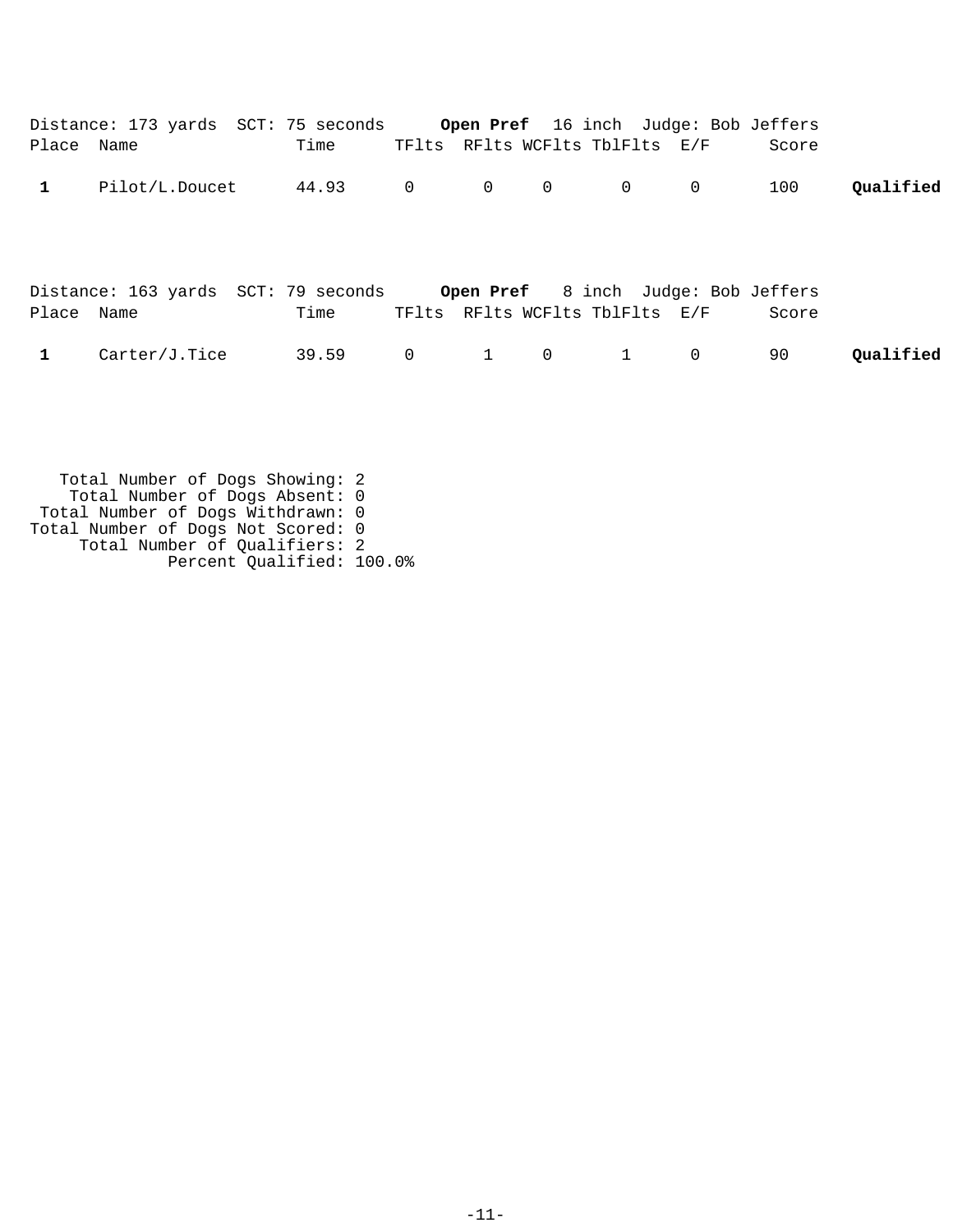## **Sunday, January 2, 2022 Tailwaggers Agility Club of South Florida Novice Standard**

Distance: 155 yards SCT: 75 seconds **Novice A** 24 inch Judge: Bob Jeffers Place Name Time TFlts RFlts WCFlts TblFlts E/F Score Pook/V.Vitale-Lewis Absent Distance: 153 yards SCT: 76 seconds **Novice A** 16 inch Judge: Bob Jeffers Place Name Time TFlts RFlts WCFlts TblFlts E/F Score 1 Nitro/R.Harris 76.08 0 0 0 0 0 100 **Qualified** 

 Total Number of Dogs Showing: 1 Total Number of Dogs Absent: 1 Total Number of Dogs Withdrawn: 0 Total Number of Dogs Not Scored: 0 Total Number of Qualifiers: 1 Percent Qualified: 100.0%

|            | Distance: 155 yards SCT: 74 seconds                                     |         |                |                                        |              | <b>Novice B</b> 20 inch Judge: Bob Jeffers |                |       |           |
|------------|-------------------------------------------------------------------------|---------|----------------|----------------------------------------|--------------|--------------------------------------------|----------------|-------|-----------|
| Place Name |                                                                         | Time    |                |                                        |              | TFlts RFlts WCFlts TblFlts E/F             |                | Score |           |
|            | Frozen/S.Denault                                                        | 41.33 0 |                | $\begin{matrix}0&0\end{matrix}$        |              | $\overline{0}$                             | $\overline{0}$ | 100   | Oualified |
|            | Rio/D.Proe 65.36 0 2 1                                                  |         |                |                                        |              | $\overline{0}$                             | 2              | Elim  |           |
|            | Dare/P.Presser 35.65                                                    |         | $\overline{0}$ | $\begin{array}{ccc} & 1 & \end{array}$ | $\mathbf{1}$ | $\overline{0}$                             | $\mathbf 1$    | Elim  |           |
| Place Name | Distance: 153 yards SCT: 76 seconds Novice B 16 inch Judge: Bob Jeffers | Time    |                |                                        |              | TFlts RFlts WCFlts TblFlts E/F             |                | Score |           |

| 1 Kiddo/K.Chase 34.97 0 0 0 0 0 100 Qualified |  |  |  |  |
|-----------------------------------------------|--|--|--|--|
|                                               |  |  |  |  |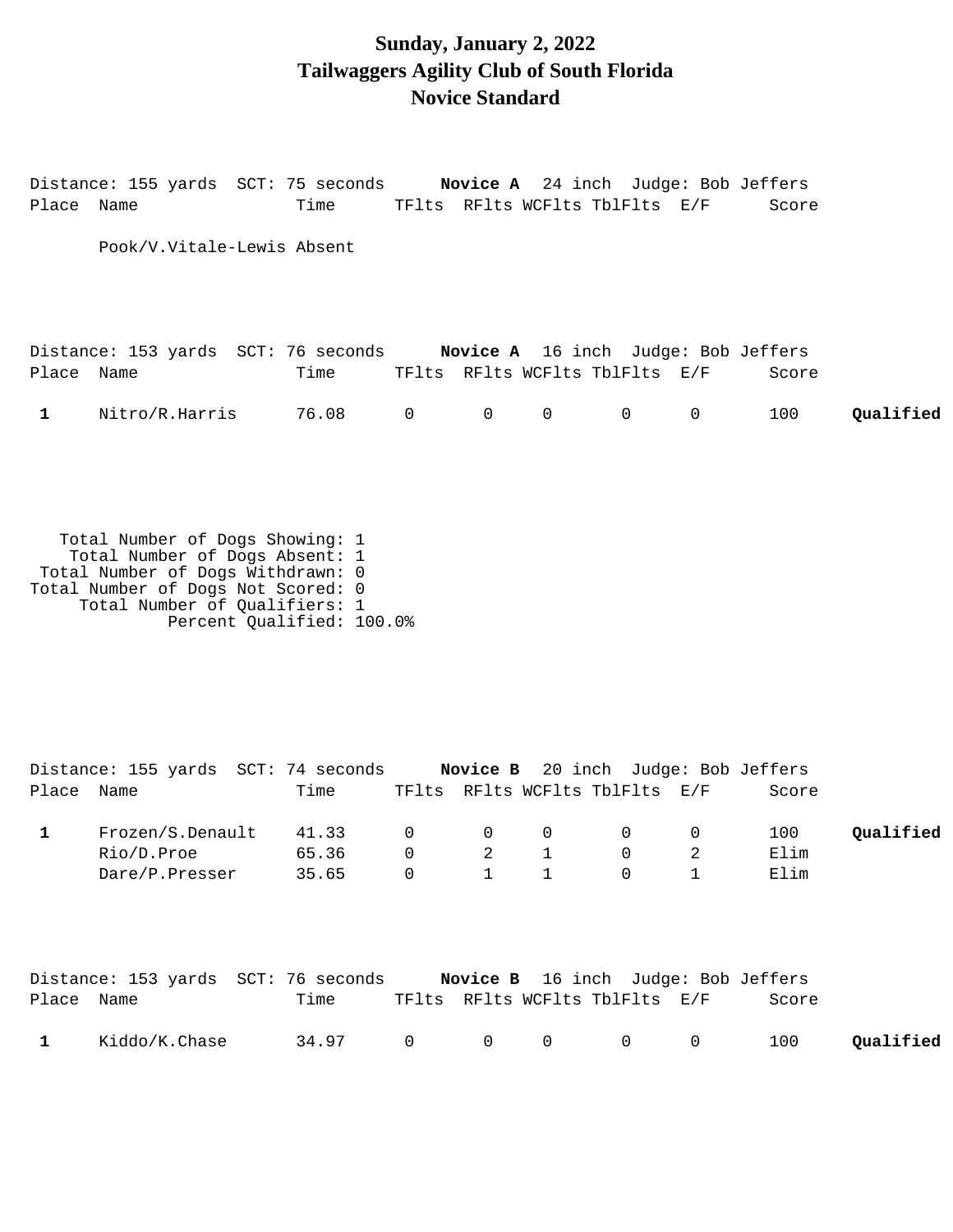|            | Distance: 150 yards SCT: 80 seconds |                |  |                                | Novice B 12 inch Judge: Bob Jeffers |
|------------|-------------------------------------|----------------|--|--------------------------------|-------------------------------------|
| Place Name |                                     | Time           |  | TFlts RFlts WCFlts TblFlts E/F | Score                               |
|            | George/R.Taylor<br>Sugar/J.Miller   | No Time<br>AIS |  | 2 0 1 2                        | Elim                                |

Distance: 150 yards SCT: 86 seconds **Novice B** 8 inch Judge: Bob Jeffers Place Name Time TFlts RFlts WCFlts TblFlts E/F Score

 Tux/L.Sprick Absent Maisie/P.McDonald Not Scored

 Total Number of Dogs Showing: 5 Total Number of Dogs Absent: 1 Total Number of Dogs Withdrawn: 1 Total Number of Dogs Not Scored: 1 Total Number of Qualifiers: 2 Percent Qualified: 40.0%

Distance: 155 yards SCT: 80 seconds **Novice Pref** 20 inch Judge: Bob Jeffers Place Name Time TFlts RFlts WCFlts TblFlts E/F Score Asher/T.Sergent No Time 1 0 0 4 Elim Distance: 155 yards SCT: 79 seconds **Novice Pref** 16 inch Judge: Bob Jeffers Place Name Time TFlts RFlts WCFlts TblFlts E/F Score

|   | Tallyho/C.Matzok 66.33 |       |           |                                              |           |                | 95   | Qualified |
|---|------------------------|-------|-----------|----------------------------------------------|-----------|----------------|------|-----------|
| 2 | Ruby/S.Saville         | 70.67 | $\bigcap$ | $\begin{array}{ccc} & & 0 & & 1 \end{array}$ | $\bigcap$ | $\overline{0}$ | 95.  | Oualified |
|   | Karma/S.Saville        | 71.92 |           |                                              | 1 1 1 2   |                | Elim |           |

|            |  |  | Distance: 150 yards SCT: 91 seconds |                                |  |  |  | <b>Novice Pref</b> 4 inch Judge: Bob Jeffers |
|------------|--|--|-------------------------------------|--------------------------------|--|--|--|----------------------------------------------|
| Place Name |  |  | Time                                | TFlts RFlts WCFlts TblFlts E/F |  |  |  | Score                                        |
|            |  |  |                                     |                                |  |  |  |                                              |

| Roscoe/<br>/R.Kozell | 44<br>. |  |  | ım<br>.<br>п. |
|----------------------|---------|--|--|---------------|
|                      |         |  |  |               |

-12-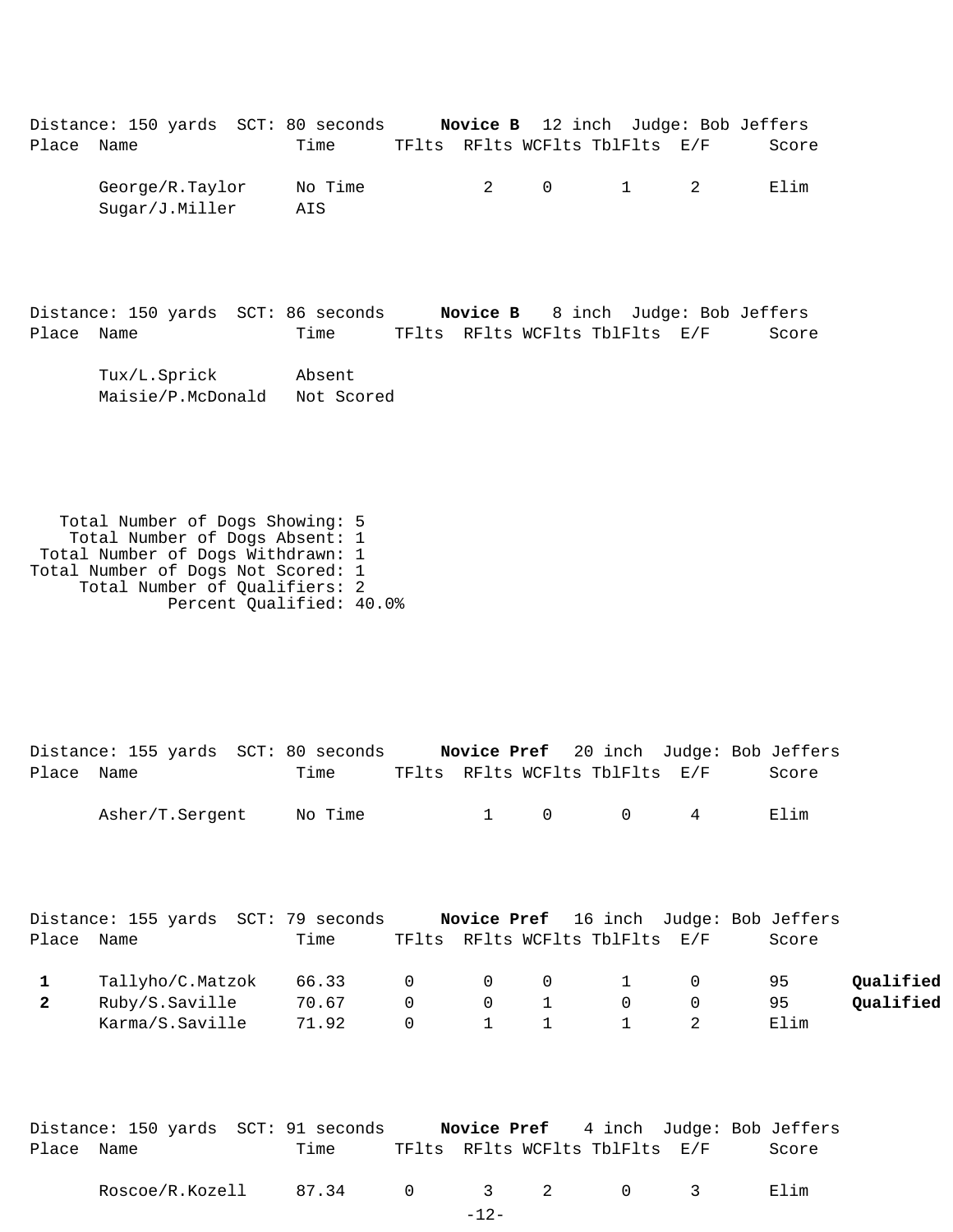Total Number of Dogs Showing: 5 Total Number of Dogs Absent: 0 Total Number of Dogs Withdrawn: 0 Total Number of Dogs Not Scored: 0 Total Number of Qualifiers: 2 Percent Qualified: 40.0%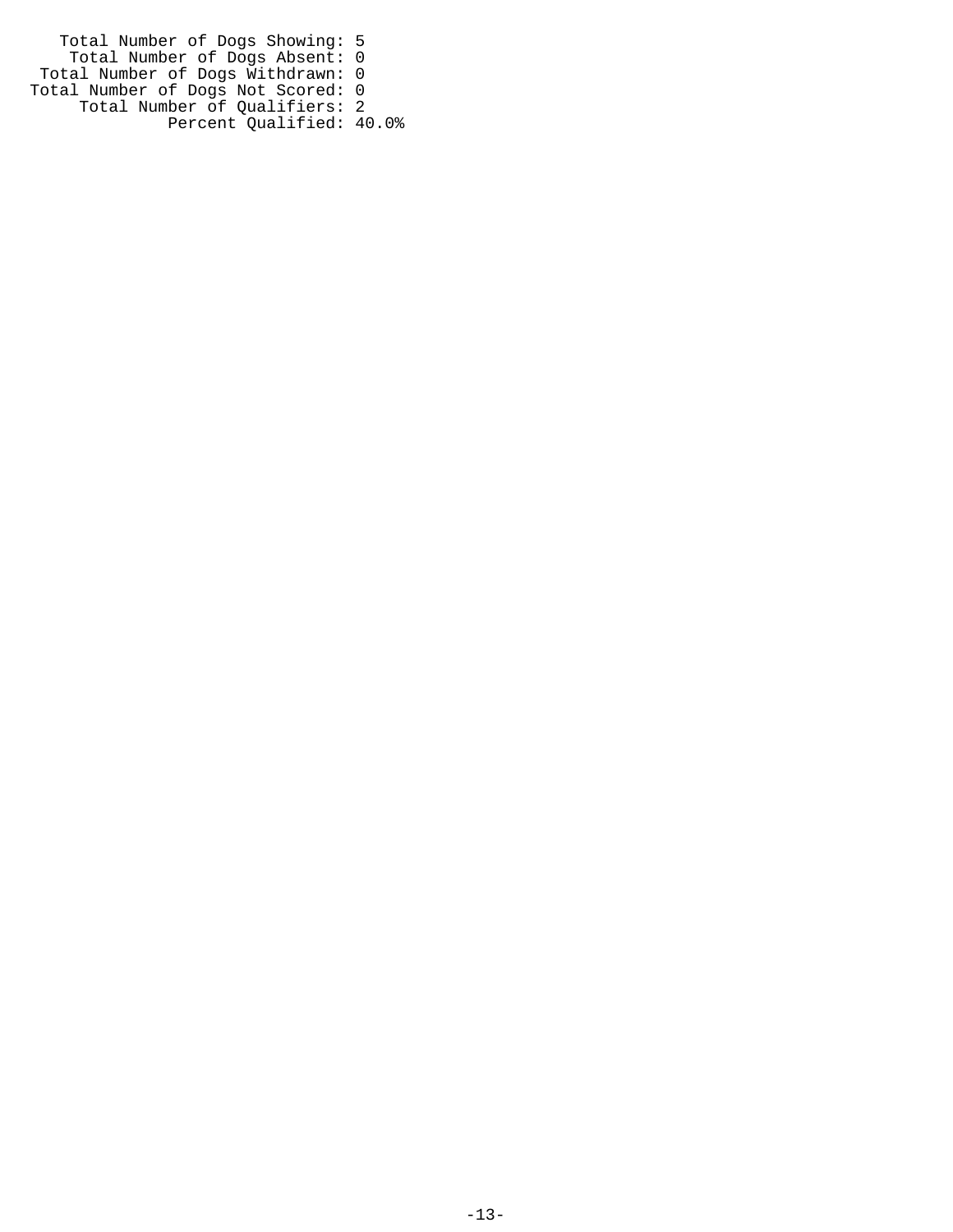#### **Sunday, January 2, 2022 Tailwaggers Agility Club of South Florida Novice JWW**

Distance: 118 yards SCT: 42 seconds **Novice A** 24 inch Judge: Frank Gilmer Place Name Time TFlts RFlts WCFlts TblFlts E/F Score

Pook/V.Vitale-Lewis Absent

 Total Number of Dogs Showing: 0 Total Number of Dogs Absent: 1 Total Number of Dogs Withdrawn: 0 Total Number of Dogs Not Scored: 0 Total Number of Qualifiers: 0 Percent Qualified: 0.0%

|              | Distance: 118 yards SCT: 42 seconds                                          |                                    |                              |                                                    |                                       |                                          | <b>Novice B</b> 24 inch Judge: Frank Gilmer |                           |           |
|--------------|------------------------------------------------------------------------------|------------------------------------|------------------------------|----------------------------------------------------|---------------------------------------|------------------------------------------|---------------------------------------------|---------------------------|-----------|
| Place Name   |                                                                              | Time                               |                              |                                                    | TFlts RFlts WCFlts TblFlts E/F        |                                          |                                             | Score                     |           |
| $\mathbf{1}$ | Kelso/C.MacBroom                                                             | 21.99                              | $\mathbf 0$                  | $\mathbf{1}$                                       | 0                                     | 0                                        | 0                                           | 95                        | Qualified |
| Place Name   | Distance: 118 yards SCT: 39 seconds     Novice B 20 inch Judge: Frank Gilmer | Time                               |                              |                                                    | TFlts RFlts WCFlts TblFlts E/F        |                                          |                                             | Score                     |           |
| $\mathbf{1}$ | Frozen/S.Denault<br>Rio/D.Proe<br>Dare/P.Presser<br>Sophie/J.Greiff          | 21.65<br>47.29<br>23.36<br>No Time | $\mathbf 0$<br>8<br>$\Omega$ | $\mathbf 0$<br>$\overline{2}$<br>$\mathbf{1}$<br>3 | 0<br>$\Omega$<br>$\Omega$<br>$\Omega$ | 0<br>$\mathbf 0$<br>$\Omega$<br>$\Omega$ | 0<br>0<br>3<br>$\mathbf{1}$                 | 100<br>82<br>Elim<br>Elim | Qualified |
| Place Name   | Distance: 115 yards SCT: 42 seconds Novice B 16 inch Judge: Frank Gilmer     | Time                               |                              |                                                    | TFlts RFlts WCFlts TblFlts E/F        |                                          |                                             | Score                     |           |
| $\mathbf{1}$ | Kiddo/K.Chase<br>Clam Chowdah/G.Chap 50.71                                   | 21.22                              | $\Omega$<br>8                | $\mathbf 0$<br>2                                   | 0<br>1                                | 0<br>0                                   | 0<br>2                                      | 100<br>Elim               | Qualified |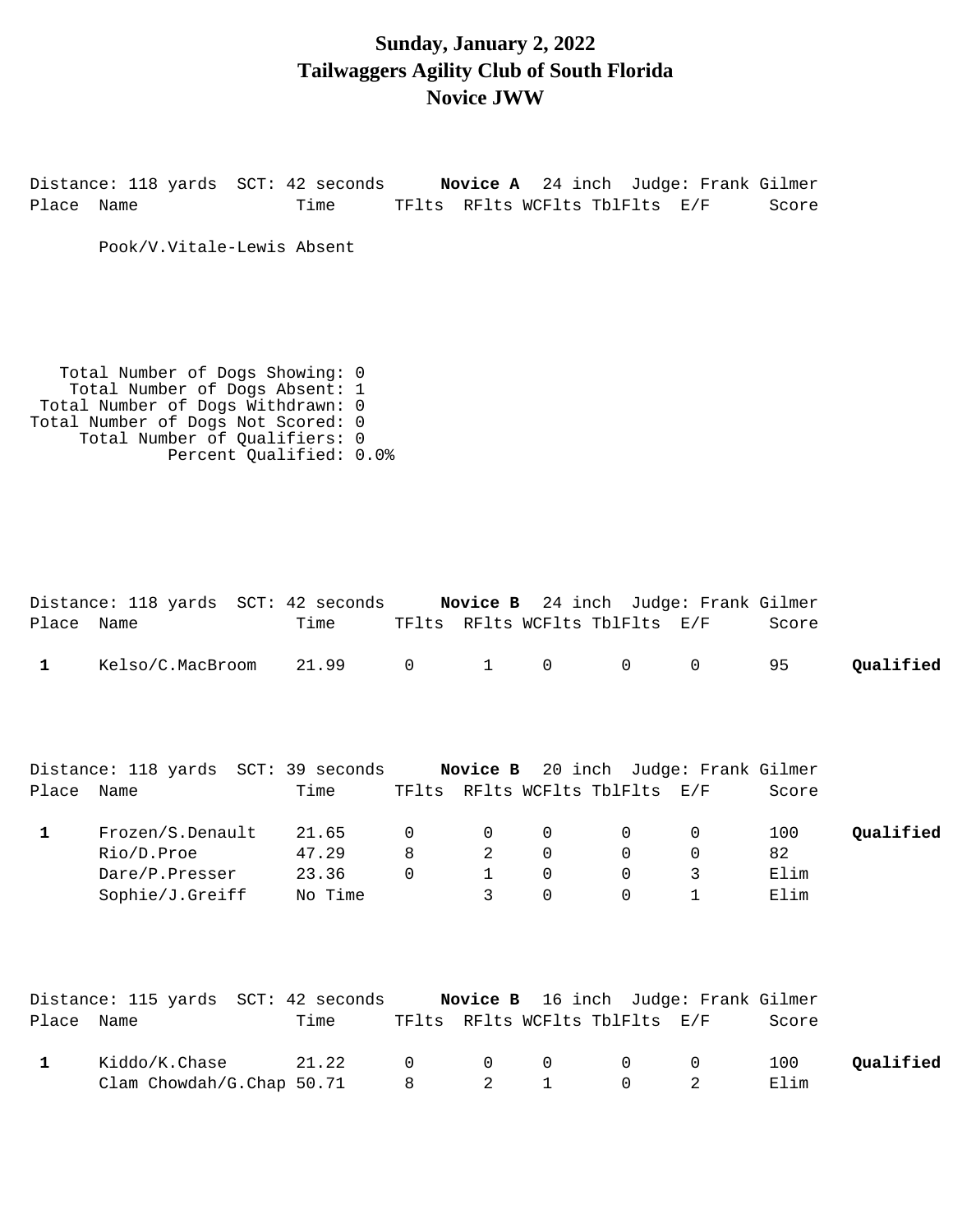Distance: 112 yards SCT: 45 seconds **Novice B** 12 inch Judge: Frank Gilmer Place Name Time TFlts RFlts WCFlts TblFlts E/F Score

Sugar/J.Miller AIS

Distance: 112 yards SCT: 49 seconds **Novice B** 8 inch Judge: Frank Gilmer Place Name Time TFlts RFlts WCFlts TblFlts E/F Score

 Tux/L.Sprick Absent Maisie/P.McDonald Not Scored

 Total Number of Dogs Showing: 7 Total Number of Dogs Absent: 1 Total Number of Dogs Withdrawn: 1 Total Number of Dogs Not Scored: 1 Total Number of Qualifiers: 3 Percent Qualified: 42.9%

Distance: 118 yards SCT: 47 seconds **Novice Pref** 20 inch Judge: Frank Gilmer Place Name Time TFlts RFlts WCFlts TblFlts E/F Score Evie/M.Carson 37.55 0 1 1 0 0 Elim

|            | Distance: 118 yards SCT: 44 seconds |                 |  |                                | Novice Pref 16 inch Judge: Frank Gilmer |           |
|------------|-------------------------------------|-----------------|--|--------------------------------|-----------------------------------------|-----------|
| Place Name |                                     | Time            |  | TFlts RFlts WCFlts TblFlts E/F | Score                                   |           |
|            | Pipa/V.Biehl                        | 45.47 1 1 0 0 0 |  |                                | 94                                      | Oualified |
|            | Tallyho/C.Matzok                    | 34.68           |  |                                | Elim                                    |           |
|            | Karma/S.Saville                     | Absent          |  |                                |                                         |           |

Distance: 112 yards SCT: 54 seconds **Novice Pref** 4 inch Judge: Frank Gilmer Place Name Time TFlts RFlts WCFlts TblFlts E/F Score

Roscoe/R.Kozell Not Scored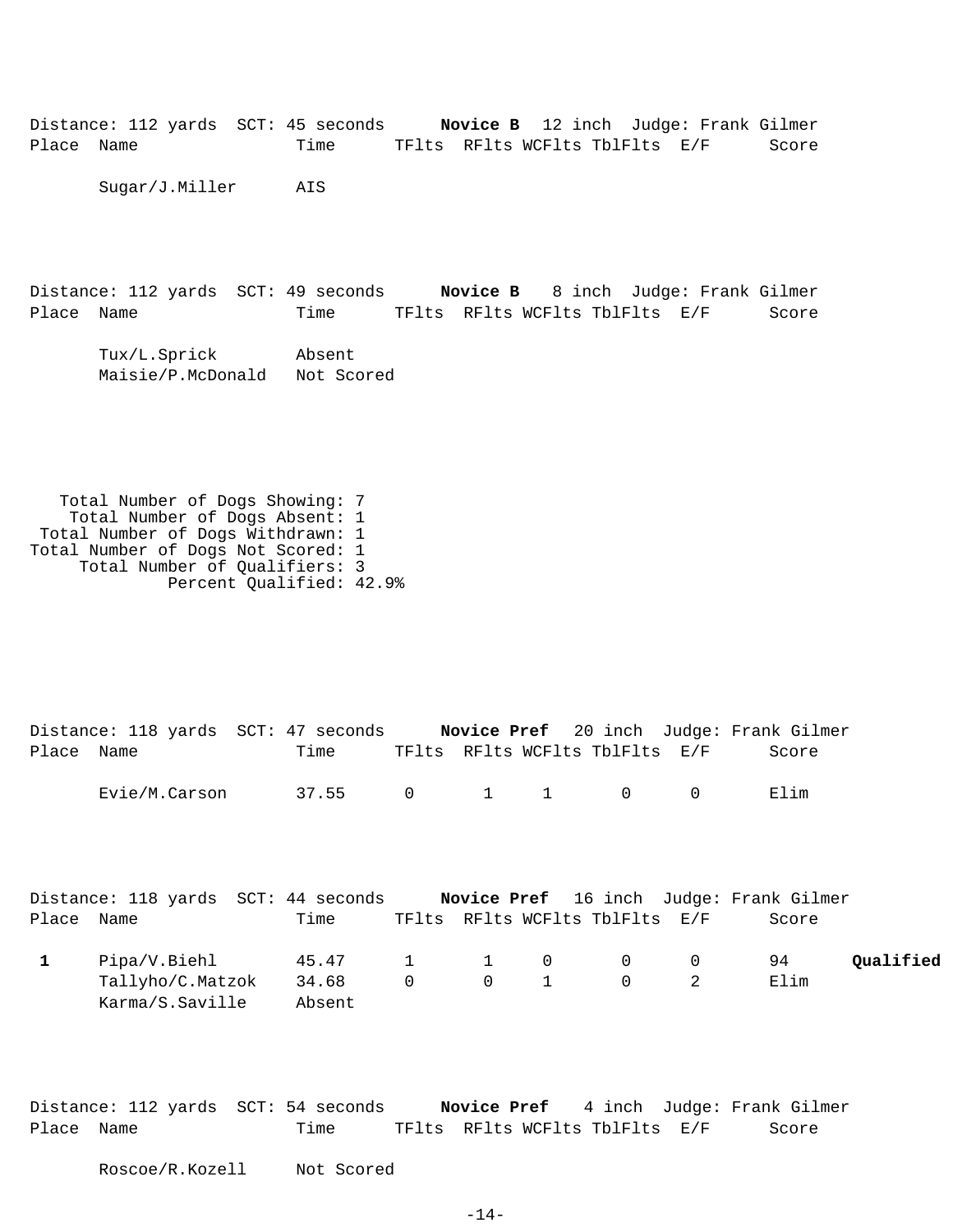Total Number of Dogs Showing: 3 Total Number of Dogs Absent: 1 Total Number of Dogs Withdrawn: 0 Total Number of Dogs Not Scored: 1 Total Number of Qualifiers: 1 Percent Qualified: 33.3%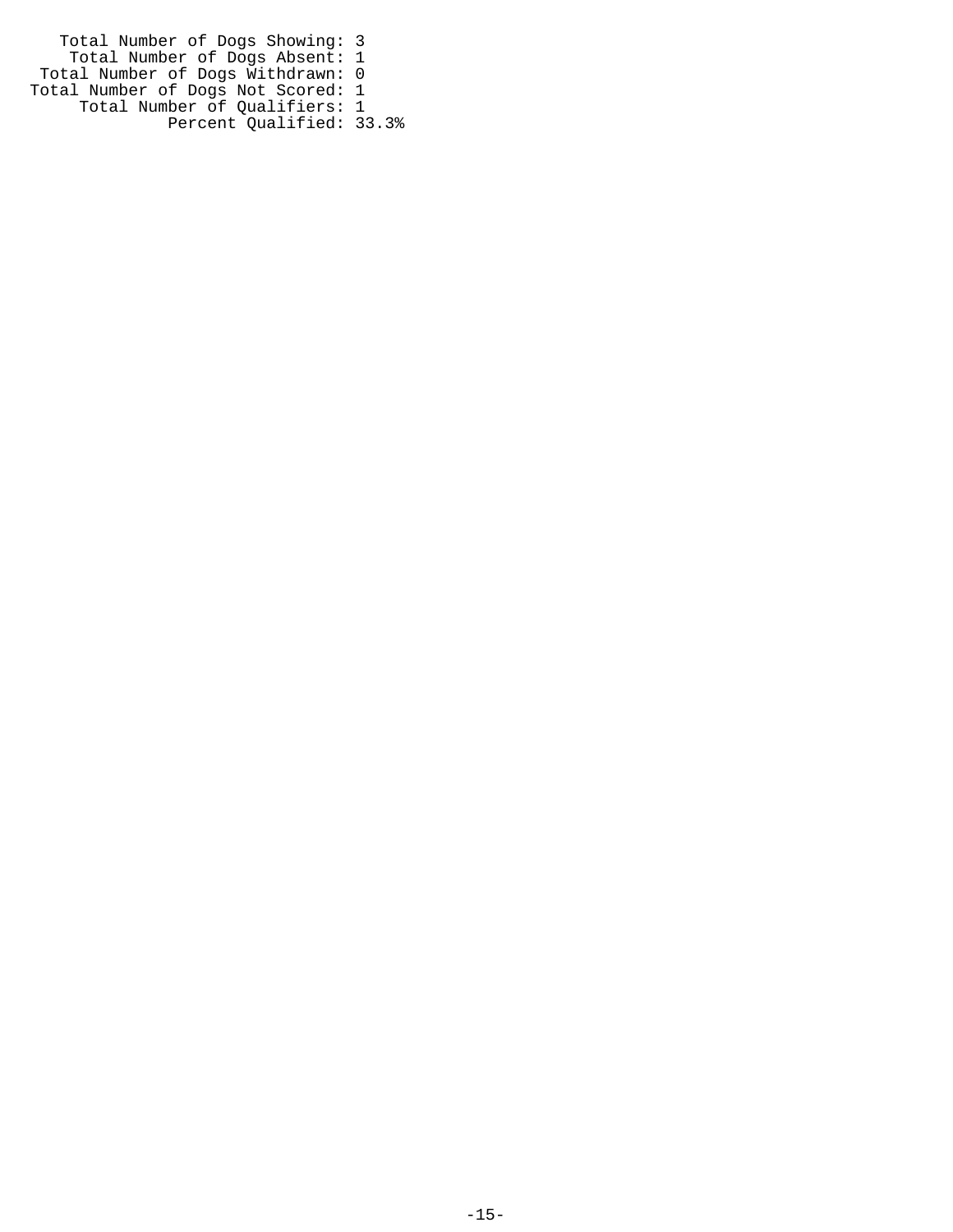## **Sunday, January 2, 2022 Tailwaggers Agility Club of South Florida Open JWW**

| Place Name   | Distance: 141 yards SCT: 40 seconds Open 20 inch Judge: Frank Gilmer      | Time            |                             |                             |                                      | TFlts RFlts WCFlts TblFlts E/F         |                                   | Score                |           |
|--------------|---------------------------------------------------------------------------|-----------------|-----------------------------|-----------------------------|--------------------------------------|----------------------------------------|-----------------------------------|----------------------|-----------|
| $\mathbf{1}$ | Sweet Pea/G.Stevens 28.44<br>Cabernet/P.Lieb<br>Ren/J.Potter              | 27.72<br>Absent | $\mathbf 0$<br>$\mathsf{O}$ | $\mathbf 0$<br>$\mathbf{1}$ | $\mathbf 0$<br>$\mathsf{O}$          | $\mathbf 0$<br>$\Omega$                | $\mathbf 0$<br>$\overline{2}$     | 100<br>Elim          | Qualified |
| Place Name   | Distance: 139 yards SCT: 43 seconds Open 16 inch Judge: Frank Gilmer      | Time            |                             |                             |                                      | TFlts RFlts WCFlts TblFlts E/F         |                                   | Score                |           |
|              | Connor/S.Blackledge 56.51<br>Josie/C.Laurenzi<br>Jewelie/J.Miller No Time | 64.87           | 26<br>42                    | 3<br>2<br>$\mathbf{1}$      | $\mathbf{1}$<br>$\Omega$<br>$\Omega$ | $\overline{0}$<br>$\Omega$<br>$\Omega$ | $\mathbf{1}$<br>1<br>$\mathbf{1}$ | Elim<br>Elim<br>Elim |           |
| Place Name   | Distance: 137 yards SCT: 46 seconds Open 12 inch Judge: Frank Gilmer      | Time            |                             |                             |                                      | TFlts RFlts WCFlts TblFlts E/F         |                                   | Score                |           |
|              | George/R.Taylor<br>Laynie/R.Siebeneck 61.91                               | No Time         | 30                          | 1<br>2                      | $\mathbf{1}$<br>2                    | $\overline{0}$<br>$\Omega$             | $\mathbf{1}$<br>$\mathbf{1}$      | Elim<br>Elim         |           |
|              |                                                                           |                 |                             |                             |                                      |                                        |                                   |                      |           |

Distance: 137 yards SCT: 49 seconds **Open** 8 inch Judge: Frank Gilmer Place Name Time TFlts RFlts WCFlts TblFlts E/F Score

Maisie/P.McDonald Absent

 Total Number of Dogs Showing: 7 Total Number of Dogs Absent: 2 Total Number of Dogs Withdrawn: 0 Total Number of Dogs Not Scored: 0 Total Number of Qualifiers: 1 Percent Qualified: 14.3%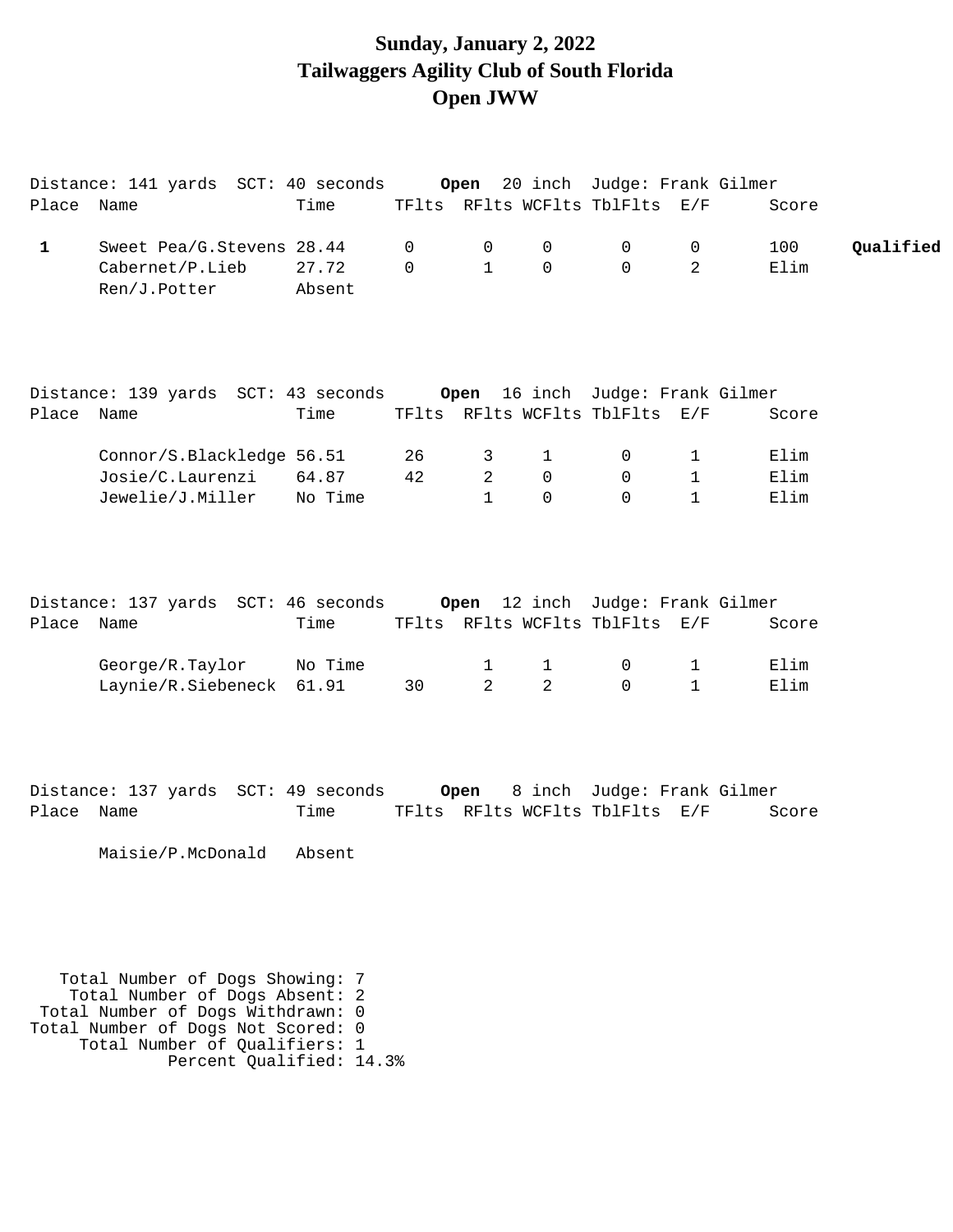|              | Distance: 141 yards SCT: 45 seconds Open Pref 16 inch Judge: Frank Gilmer                             |      |                     |                            |                                |                                                |               |           |
|--------------|-------------------------------------------------------------------------------------------------------|------|---------------------|----------------------------|--------------------------------|------------------------------------------------|---------------|-----------|
| Place Name   |                                                                                                       | Time |                     |                            | TFlts RFlts WCFlts TblFlts E/F |                                                | Score         |           |
| $\mathbf{1}$ | Charlie/L.Saxenmeye 31.29 0<br>Pilot/L.Doucet No Time<br>Ruby/S.Saville Absent                        |      | $\overline{0}$<br>3 | $\overline{0}$<br>$\Omega$ | $\overline{0}$<br>$\Omega$     | $\overline{0}$<br>2                            | 100<br>Elim   | Qualified |
| Place Name   | Distance: 137 yards SCT: 51 seconds Open Pref 8 inch Judge: Frank Gilmer<br>$Carter/J.Tice$ 30.71 0 1 | Time |                     | $\overline{0}$             | $\overline{0}$                 | TFlts RFlts WCFlts TblFlts E/F<br>$\mathbf{1}$ | Score<br>Elim |           |
| Place Name   | Distance: 137 yards SCT: 54 seconds Open Pref 4 inch Judge: Frank Gilmer                              | Time |                     |                            | TFlts RFlts WCFlts TblFlts E/F |                                                | Score         |           |

Roscoe/R.Kozell 60.23 12 1 0 0 0 83

 Total Number of Dogs Showing: 4 Total Number of Dogs Absent: 1 Total Number of Dogs Withdrawn: 0 Total Number of Dogs Not Scored: 0 Total Number of Qualifiers: 1 Percent Qualified: 25.0%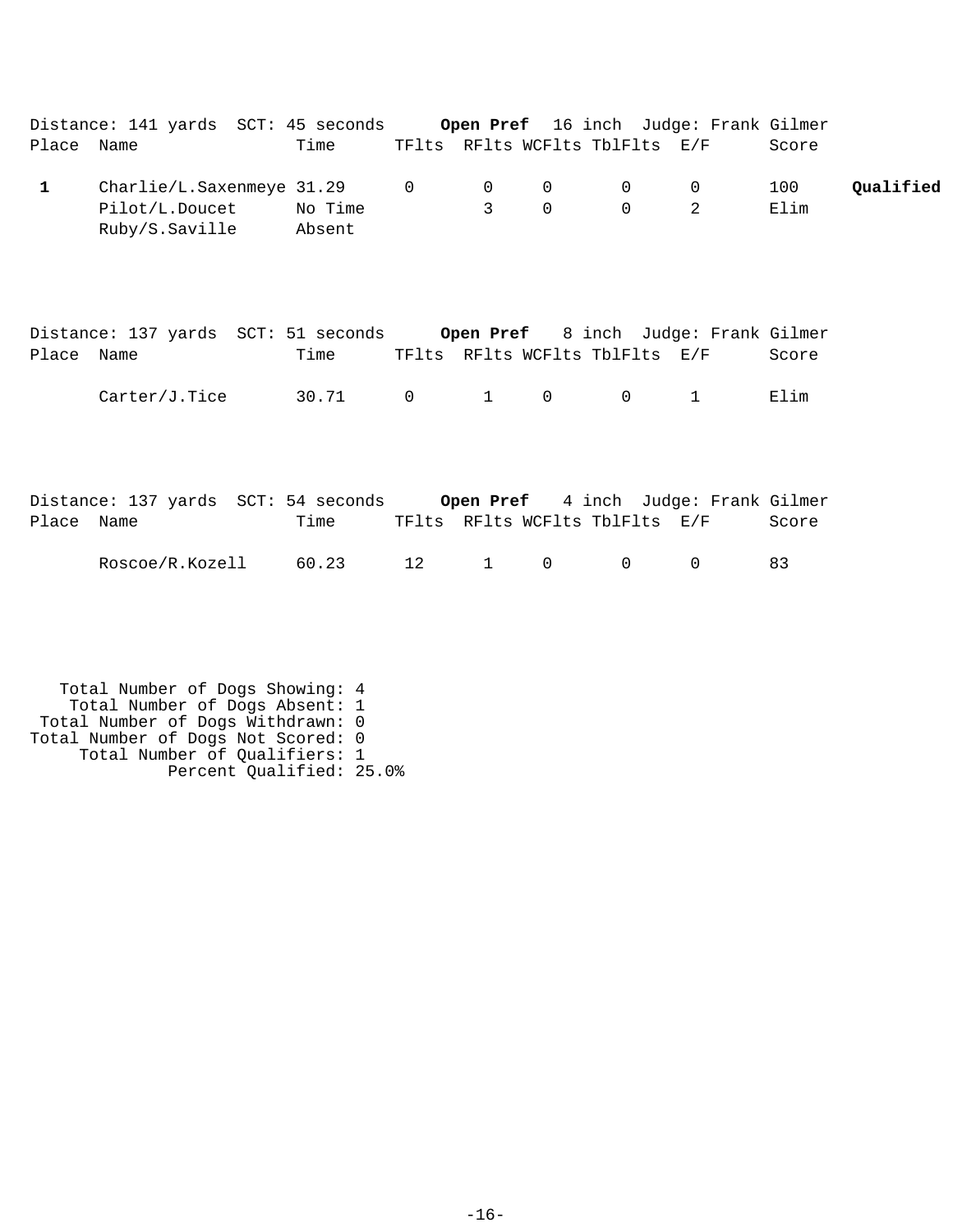## **Sunday, January 2, 2022 Tailwaggers Agility Club of South Florida Master/Excellent JWW**

|             | Distance: 154 yards SCT: 44 seconds Excellent 16 inch Judge: Frank Gilmer                                                                                                                                 |                          |              |                  |                   |                                              |                            |                              |           |
|-------------|-----------------------------------------------------------------------------------------------------------------------------------------------------------------------------------------------------------|--------------------------|--------------|------------------|-------------------|----------------------------------------------|----------------------------|------------------------------|-----------|
| Place Name  |                                                                                                                                                                                                           | Time                     |              |                  |                   | TFlts RFlts WCFlts TblFlts E/F               |                            | Score                        |           |
| $\mathbf 1$ | Swag/J.Murphy<br>Moji/M.John<br>Me-Me/K.Patregnani                                                                                                                                                        | 31.98<br>41.87<br>Absent | 0<br>0       | 0<br>$\mathbf 0$ | 0<br>$\mathbf{1}$ | 0<br>$\Omega$                                | 0<br>$\mathbf{1}$          | 100<br>Elim                  | Qualified |
| Place Name  | Distance: 150 yards SCT: 46 seconds Excellent 12 inch Judge: Frank Gilmer                                                                                                                                 | Time                     |              |                  |                   | TFlts RFlts WCFlts TblFlts E/F               |                            | Score                        |           |
|             | Blu/N.Olimpo<br>Rave/J.Valloze                                                                                                                                                                            | 45.90<br>Absent          | $\mathsf{O}$ | 1                | $\mathsf{O}$      | $\overline{0}$                               | $\overline{0}$             | Elim                         |           |
| Place Name  | Distance: 150 yards SCT: 49 seconds Excellent                                                                                                                                                             | Time                     |              |                  |                   | TFlts RFlts WCFlts TblFlts E/F               | 8 inch Judge: Frank Gilmer | Score                        |           |
|             | CinnaBun/D.Elmore                                                                                                                                                                                         | No Time                  |              | $\mathsf{O}$     | 1                 | $\overline{0}$                               | $\mathbf{1}$               | Elim                         |           |
|             | Total Number of Dogs Showing: 4<br>Total Number of Dogs Absent: 2<br>Total Number of Dogs Withdrawn: 0<br>Total Number of Dogs Not Scored: 0<br>Total Number of Qualifiers: 1<br>Percent Qualified: 25.0% |                          |              |                  |                   |                                              |                            |                              |           |
| Place       | Distance: 158 yards SCT: 42 seconds<br>Name                                                                                                                                                               | Time                     |              | Master           |                   | 24 inch Choice<br>TFlts RFlts WCFlts TblFlts | E/F                        | Judge: Frank Gilmer<br>Score |           |
|             | Nolan/B.Kennedy<br>Veni/D.Hill                                                                                                                                                                            | 29.60<br>23.83           | 0<br>0       | 0<br>$\Omega$    | 0<br>0            | 0<br>0                                       | 1<br>1                     | Elim<br>Elim                 |           |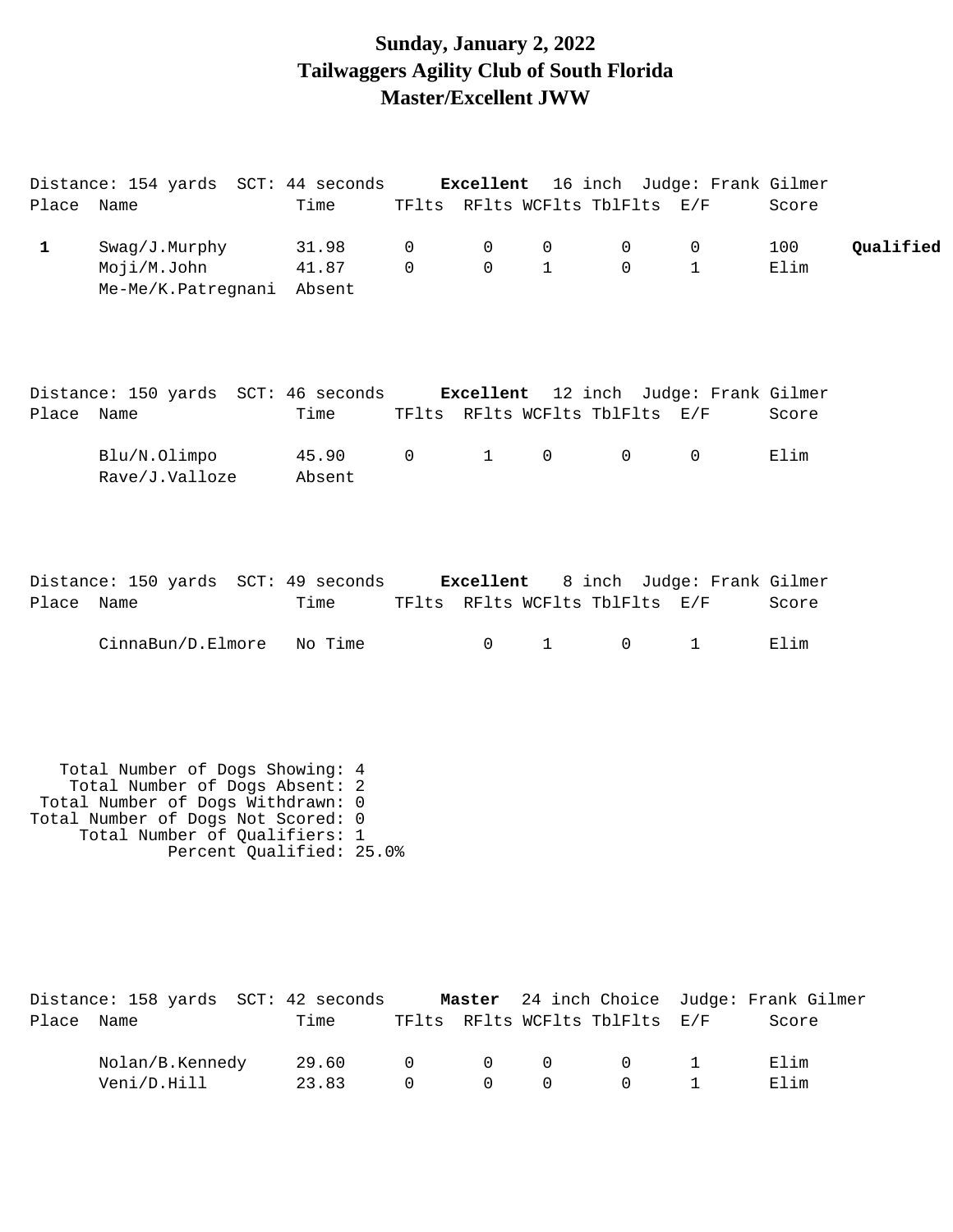| Name             | Time                      | TFlts                                     |          |          |          |                                 | Score             |                     |
|------------------|---------------------------|-------------------------------------------|----------|----------|----------|---------------------------------|-------------------|---------------------|
| Malek/J.Wetzel   | 33.27                     |                                           | $\Omega$ | $\Omega$ | 0        | $\Omega$                        | 100               | Qualified           |
| Tazz/M.Valentine | 34.20                     |                                           | $\Omega$ | $\Omega$ | 0        | $\Omega$                        | 100               | Qualified           |
| Baron/B.Reed     | 43.63                     |                                           | 0        | 0        | $\Omega$ | 0                               | 100               | Qualified           |
|                  |                           |                                           | 0        | 0        | $\Omega$ | 3                               | Elim              |                     |
| Rainey/K.Staub   | No Time                   |                                           |          | 0        | 0        |                                 | Elim              |                     |
| Titan/P.Lieb     | No Time                   |                                           | 0        | $\Omega$ | $\Omega$ | 2                               | Elim              |                     |
| Reve/R.Becker    | 45.00                     |                                           |          | 0        | 0        | 0                               | Elim              |                     |
| Toby/A.Hartnoll  | Absent                    |                                           |          |          |          |                                 |                   |                     |
|                  | Distance: 158 yards  SCT: | 45 seconds<br>Slash/J.Bauder-Heid No Time |          | Master   |          | 24 inch<br>RFlts WCFlts TblFlts | $\rm E$ / $\rm F$ | Judge: Frank Gilmer |

|       | Distance: 158 yards SCT: 42 seconds |         |              | Master       | 20 inch        |                      |                | Judge: Frank Gilmer |           |
|-------|-------------------------------------|---------|--------------|--------------|----------------|----------------------|----------------|---------------------|-----------|
| Place | Name                                | Time    | TFlts        |              |                | RFlts WCFlts TblFlts | E/F            | Score               |           |
| 1     | Cass/P.Demetrion                    | 23.98   | $\mathbf 0$  | 0            | 0              | 0                    | 0              | 100                 | Qualified |
| 2     | Red/M.Yenter                        | 24.14   | $\mathbf 0$  | 0            | 0              | 0                    | 0              | 100                 | Qualified |
| 3     | Sam/T.Eifert                        | 24.16   | $\Omega$     | $\Omega$     | 0              | 0                    | $\mathbf 0$    | 100                 | Qualified |
| 4     | Zinger/A.Gooch                      | 26.16   | $\Omega$     | 0            | 0              | 0                    | 0              | 100                 | Qualified |
|       | Echo/F.Jones                        | No Time |              | $\Omega$     | $\mathbf 1$    | $\mathbf 0$          | $\mathbf 1$    | Elim                |           |
|       | Ziva/W.Yu                           | 22.48   | $\mathsf{O}$ | 0            | 0              | 0                    | $\mathbf 1$    | Elim                |           |
|       | Axl Rose/J.O'Neill                  | 58.20   | 48           | $\mathbf{1}$ | $\mathbf 1$    | $\Omega$             | $\mathbf 1$    | Elim                |           |
|       | Winter/M.Trummer                    | 34.02   | $\mathbf 0$  | 0            | $\mathbf 0$    | $\mathbf 0$          | 2              | Elim                |           |
|       | Ripley/K.Hix                        | 26.95   | $\mathbf 0$  | $\mathbf 1$  | 0              | 0                    | 0              | Elim                |           |
|       | Vesta/K.Emge                        | No Time |              | $\mathbf{1}$ | 0              | $\mathbf 0$          | 2              | Elim                |           |
|       | Rosa/D.Puckett                      | 27.72   | $\mathbf 0$  | $\mathbf 1$  | 0              | 0                    | $\mathbf 1$    | Elim                |           |
|       | Kelso/A.Benner                      | 29.14   | $\Omega$     | $\mathbf{1}$ | 1              | $\mathbf 0$          | 2              | Elim                |           |
|       | Aspen/N.Young                       | 35.20   | $\mathbf 0$  | $\mathbf{1}$ | 0              | 0                    | $\mathbf 1$    | Elim                |           |
|       | Raptor!/D.Nagengast 33.34           |         | $\Omega$     | 1            | 1              | $\mathbf 0$          | $\mathbf 0$    | Elim                |           |
|       | Chili Pepper/D.Bate 47.18           |         | 15           | 2            | 0              | $\mathbf 0$          | 2              | Elim                |           |
|       | Shoofly/B.Hill                      | 22.68   | $\mathsf{O}$ | 0            | 0              | 0                    | 1              | Elim                |           |
|       | Wilson/L.Gray                       | 51.03   | 27           | $\mathbf 1$  | $\mathbf 0$    | $\mathbf 0$          | 0              | Elim                |           |
|       | Drake/L.Proe                        | No Time |              | 0            | $\mathbf 0$    | 0                    | $\mathbf 1$    | Elim                |           |
|       | Bebop/G.Storm                       | 34.57   | $\mathsf{O}$ | 0            | $\mathbf 1$    | 0                    | 0              | Elim                |           |
|       | Redd/J.Greiff                       | 51.77   | 27           | $\mathbf 1$  | $\overline{a}$ | $\mathbf 0$          | 0              | Elim                |           |
|       | Melba/S.Cerron                      | 38.42   | $\Omega$     | $\mathbf{1}$ | $\mathbf 0$    | $\mathbf 0$          | $\mathbf 0$    | Elim                |           |
|       | Stealth/R.Abell                     | 27.28   | $\Omega$     | $\mathbf 1$  | 0              | $\mathbf 0$          | $\mathbf 0$    | Elim                |           |
|       | Thunder/D.Russell                   | 44.63   | 6            | 2            | 0              | $\mathbf 0$          | 2              | Elim                |           |
|       | Nate/P.Presser                      | 24.23   | $\mathbf 0$  | 0            | 0              | $\mathsf 0$          | $\overline{2}$ | Elim                |           |
|       | Maddie/R.Sharpe                     | Absent  |              |              |                |                      |                |                     |           |
|       | Peak/L.Hill                         | 30.63   | $\mathbf 0$  | 0            | 0              | $\mathbf 0$          | 0              | 100                 | Qualified |
|       | Puma/B.Barker                       | Absent  |              |              |                |                      |                |                     |           |
|       | Favor/L.Boyce                       | 26.84   | 0            | 0            | 0              | 0                    | 0              | 100                 | Qualified |
|       | Twyst/C.Conklin                     | 33.43   | $\mathbf 0$  | 0            | 0              | 0                    | 0              | 100                 | Qualified |
|       | Keegan/D.Russell                    | 39.27   | $\mathbf 0$  | 0            | 0              | 0                    | 0              | 100                 | Qualified |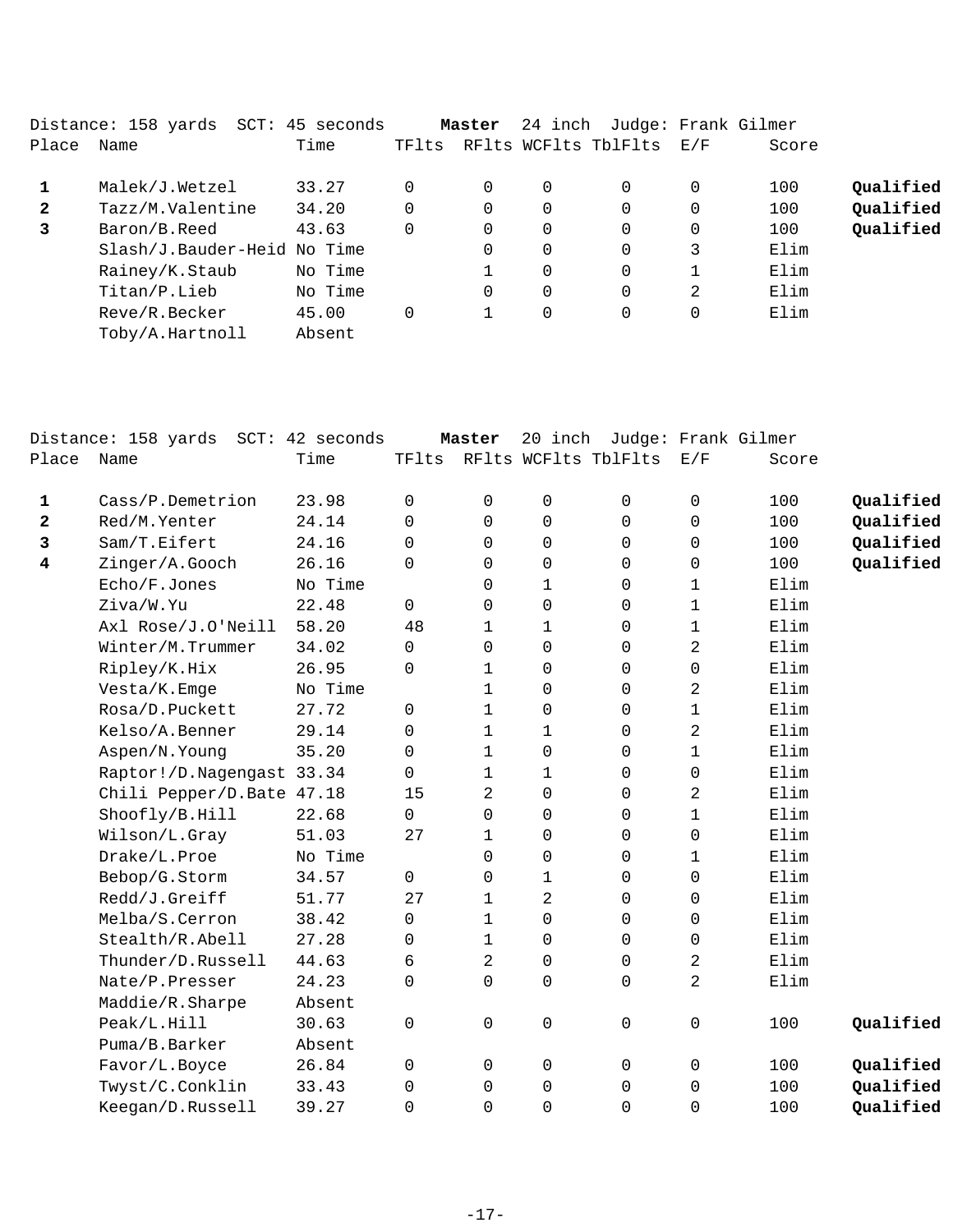| Kopper/K.Kalwa             | 34.31  |  |  | 100 | Oualified |
|----------------------------|--------|--|--|-----|-----------|
| Shine/A.Hartnoll           | Absent |  |  |     |           |
| Roo/B.Skilling             | 37.16  |  |  | 100 | Oualified |
| Gadget/A.Eisenstadt Absent |        |  |  |     |           |
| Ravyn/F.Jones              | 29.96  |  |  | 100 | Oualified |

|              | Distance: 154 yards SCT: 44 seconds |        |          | Master   | 16 inch     |                      |                | Judge: Frank Gilmer |           |
|--------------|-------------------------------------|--------|----------|----------|-------------|----------------------|----------------|---------------------|-----------|
| Place        | Name                                | Time   | TFlts    |          |             | RFlts WCFlts TblFlts | E/F            | Score               |           |
| 1            | Ernie/D.Shumate                     | 24.02  | 0        | 0        | 0           | 0                    | $\mathbf 0$    | 100                 | Qualified |
| $\mathbf{2}$ | Goose/S.Smith                       | 26.08  | 0        | 0        | $\mathbf 0$ | 0                    | $\mathbf 0$    | 100                 | Qualified |
| 3            | Charlie Bear/M.Hans                 | 27.90  | $\Omega$ | $\Omega$ | $\mathbf 0$ | 0                    | $\mathbf 0$    | 100                 | Qualified |
| 4            | Genevieve/P.Vojtas                  | 28.33  | 0        | $\Omega$ | 0           | 0                    | $\mathbf 0$    | 100                 | Qualified |
|              | Andre/T.Poirier                     | 46.50  | 6        | 2        | 3           | 0                    | $\overline{a}$ | Elim                |           |
|              | Twister/C.Knapik                    | 29.63  | 0        |          |             | 0                    |                | Elim                |           |
|              | Cynna/C.Fischer                     | 30.88  | 0        | 0        |             | 0                    | 2              | Elim                |           |
|              | Scoot/R.Abell                       | 33.74  | 0        | 2        |             | 0                    |                | Elim                |           |
|              | Abaco/B.Nettles                     | 46.66  | 6        | 0        | $\mathbf 0$ | 0                    | $\mathbf 0$    | 94                  |           |
|              | Ruff/M.Bennett                      | 28.68  | 0        | 0        | 0           | 0                    | 1              | Elim                |           |
|              | Chip/S.Walsh                        | 26.05  | $\Omega$ | $\Omega$ | 0           | 0                    | 1              | Elim                |           |
|              | Ginger/D.Johnson-Fo                 | 48.63  | 12       | 2        | 1           | 0                    |                | Elim                |           |
|              | Wing Man/D.Elmore                   | 38.28  | 0        | 2        | 2           | 0                    | 1              | Elim                |           |
|              | Dillon/S.Bass                       | Absent |          |          |             |                      |                |                     |           |
|              | Jaxon/J.Davis                       | Absent |          |          |             |                      |                |                     |           |
|              | Choc/K.Chase                        | 35.76  | 0        | $\Omega$ | 0           | 0                    | $\mathbf 0$    | 100                 | Qualified |
|              | Giorgio/T.Poirier                   | 32.68  | 0        | 0        | 0           | 0                    | 0              | 100                 | Qualified |
|              | Virgil/B.Dumbaugh                   | Absent |          |          |             |                      |                |                     |           |

|              | Distance: 150 yards SCT: 46 seconds |       |          | Master   | 12 inch     |                      |             | Judge: Frank Gilmer |           |
|--------------|-------------------------------------|-------|----------|----------|-------------|----------------------|-------------|---------------------|-----------|
| Place        | Name                                | Time  | TFlts    |          |             | RFlts WCFlts TblFlts | E/F         | Score               |           |
| 1            | TKake/D.Shumate                     | 23.07 | $\Omega$ | 0        | $\mathbf 0$ | $\Omega$             | 0           | 100                 | Qualified |
| $\mathbf{2}$ | Logan/R.Naqel                       | 28.52 | 0        | 0        | $\mathbf 0$ | 0                    | 0           | 100                 | Qualified |
| T3           | Captain Jack/J.Baud 32.18           |       | 0        | $\Omega$ | $\mathbf 0$ | 0                    | $\mathbf 0$ | 100                 | Qualified |
| T3           | Johnny/R.Taylor                     | 32.18 | 0        | $\Omega$ | $\mathbf 0$ | 0                    | $\mathbf 0$ | 100                 | Qualified |
|              | Beetle/G. Chapman                   | 32.59 | 0        | $\Omega$ | $\mathbf 0$ | 0                    | $\mathbf 0$ | 100                 | Qualified |
|              | Shelby Rae/M.Liebha No Time         |       |          | 0        |             | 0                    |             | Elim                |           |
|              | Madeleine/P.Vojtas                  | 29.70 | 0        |          | 0           | 0                    | 0           | Elim                |           |
|              | Riley/R.Kozell                      | 48.23 | 6        | 0        | $\mathbf 0$ | 0                    | $\mathbf 0$ | 94                  |           |
|              | Dixee/K.Levee                       | 53.22 | 21       | 2        | $\mathbf 0$ | 0                    |             | Elim                |           |
|              | Bella/E.Bradley                     | 36.40 | 0        | 2        | 2           | 0                    |             | Elim                |           |
|              | Saucy/T.Boutwell                    | 53.30 | 21       |          |             | 0                    |             | Elim                |           |
|              | Riley/S.Walsh                       | 24.32 | $\Omega$ | $\Omega$ | $\mathbf 0$ | 0                    | 2           | Elim                |           |
|              | Lexie/C.Campbell                    | 48.50 | 6        |          | $\mathbf 0$ | 0                    | 0           | Elim                |           |
|              | Jolene Rose/M.Liebh No Time         |       |          | $\Omega$ |             | 0                    | 1           | Elim                |           |
|              | Beyda/J.Shelley                     | 35.48 | $\Omega$ | $\Omega$ | 0           | 0                    | $\mathbf 0$ | 100                 | Qualified |
|              |                                     |       |          |          |             |                      |             |                     |           |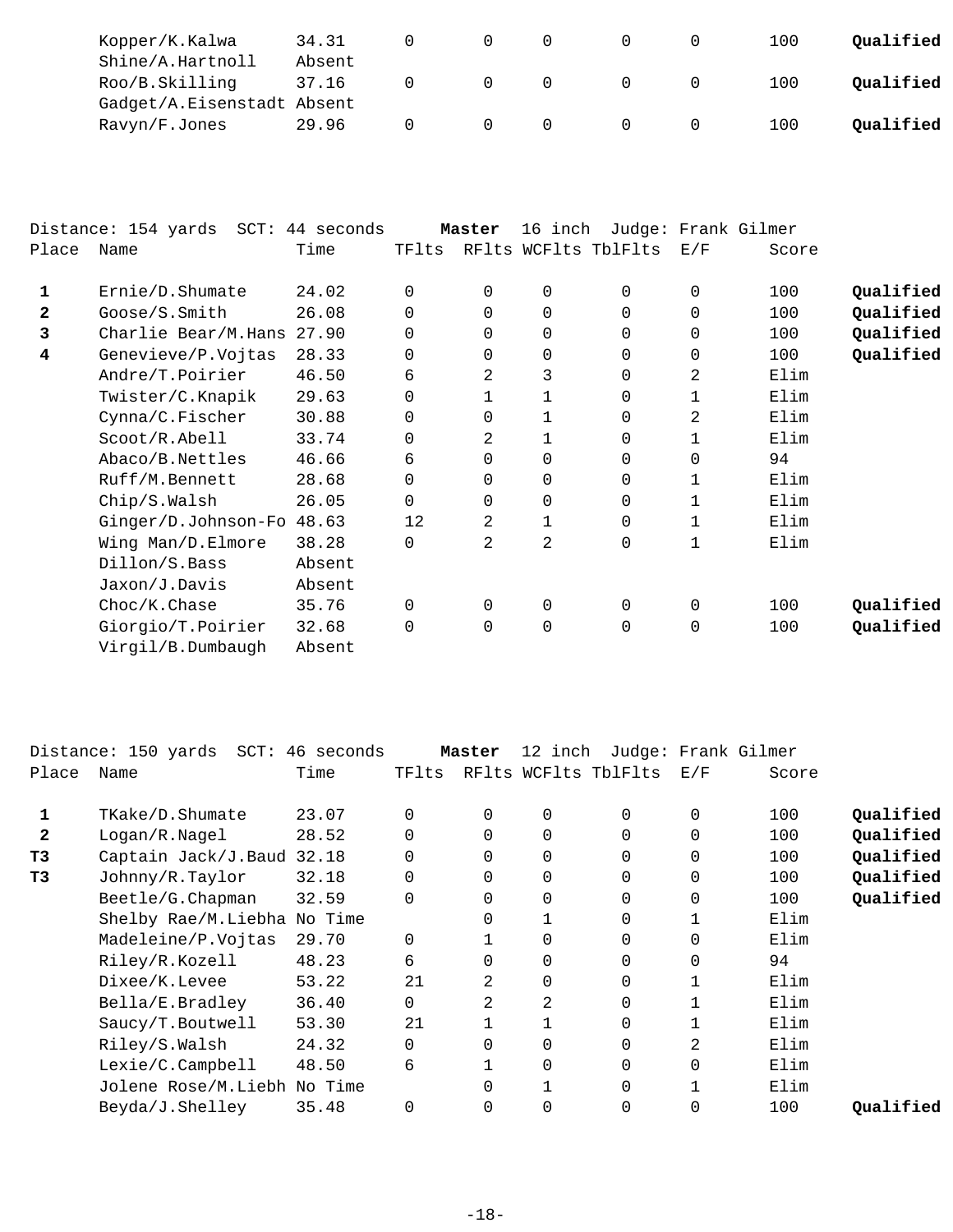| O/C.Halprin     | 32.64 |  |  | 100 | Qualified |
|-----------------|-------|--|--|-----|-----------|
| Casey/J.Brav    | 33.11 |  |  | ⊥00 | Qualified |
| Karma/C.Sreenan | 37.30 |  |  | 100 | Qualified |

|              | Distance: 150 yards SCT: 49 seconds |         |          | Master   | 8 inch       |                      |              | Judge: Frank Gilmer |           |
|--------------|-------------------------------------|---------|----------|----------|--------------|----------------------|--------------|---------------------|-----------|
| Place        | Name                                | Time    | TFlts    |          |              | RFlts WCFlts TblFlts | E/F          | Score               |           |
|              | Mighty Mouse/D.Elmo 26.02           |         | 0        | 0        | 0            | $\Omega$             | 0            | 100                 | Oualified |
| $\mathbf{2}$ | Desmond/B.Kennedy                   | 34.28   | $\Omega$ | $\Omega$ | $\Omega$     |                      | $\Omega$     | 100                 | Qualified |
| 3            | Ming/J.Parker                       | 39.96   | 0        | $\Omega$ | 0            |                      | 0            | 100                 | Qualified |
| 4            | Tesla/S.Wagner                      | 46.21   | $\Omega$ | $\Omega$ | $\Omega$     | $\Omega$             | $\Omega$     | 100                 | Qualified |
|              | Macchiato/D.Elmore                  | 39.37   | 0        |          |              |                      | 0            | Elim                |           |
|              | Dodger/M.Valentine                  | No Time |          | 0        | $\Omega$     | $\Omega$             |              | Elim                |           |
|              | Merlin/C.Disque                     | 56.16   | 21       | $\Omega$ | 1            | $\Omega$             | $\Omega$     | Elim                |           |
|              | Ace/L.Sprick                        | 40.28   | $\Omega$ | $\Omega$ | $\mathbf{1}$ | $\Omega$             | $\Omega$     | Elim                |           |
|              | ABU/R.Keenan                        | 50.22   | 3        | $\Omega$ | $\Omega$     | $\Omega$             | $\Omega$     | 97                  |           |
|              | Jive/K.Wlodarski                    | 36.90   | $\Omega$ | $\Omega$ | 0            | $\Omega$             | $\mathbf{1}$ | Elim                |           |
|              | Disco/K.Wlodarski                   | Absent  |          |          |              |                      |              |                     |           |
|              | Jackie/M.Valentine                  | 48.35   | $\Omega$ | $\Omega$ | $\Omega$     | $\Omega$             | $\Omega$     | 100                 | Oualified |
|              |                                     |         |          |          |              |                      |              |                     |           |

| Total Number of Dogs Showing: 84   |  |
|------------------------------------|--|
| Total Number of Dogs Absent: 9     |  |
| Total Number of Dogs Withdrawn: 0  |  |
| Total Number of Dogs Not Scored: 0 |  |
| Total Number of Qualifiers: 34     |  |
| Percent Qualified: 40.5%           |  |

|              | Distance: 158 yards SCT: 47 seconds <b>Excellent Pref</b> 16 inch Judge: Frank Gilmer |                       |  |                                |       |           |
|--------------|---------------------------------------------------------------------------------------|-----------------------|--|--------------------------------|-------|-----------|
| Place Name   |                                                                                       | Time                  |  | TFlts RFlts WCFlts TblFlts E/F | Score |           |
|              | Ronan/J.Tunbridge $37.77$ 0 1 0 0 2                                                   |                       |  |                                | Elim  |           |
| Place Name   | Distance: 154 yards SCT: 49 seconds Excellent Pref 12 inch Judge: Frank Gilmer        | Time                  |  | TFlts RFlts WCFlts TblFlts E/F | Score |           |
| $\mathbf{1}$ | Enzo/W.Rice                                                                           | $38.44$ 0 0 0 0 0 100 |  |                                |       | Qualified |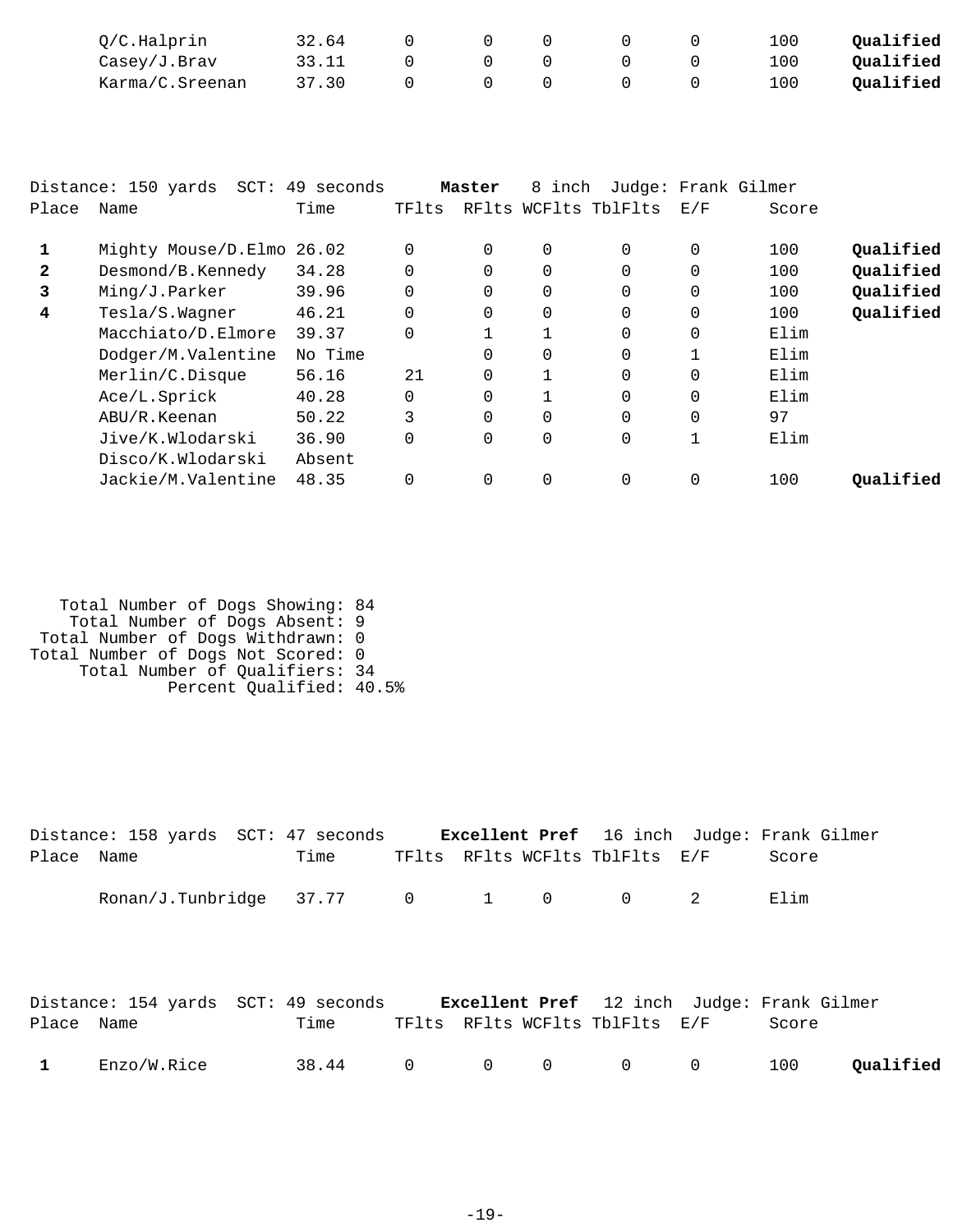|              | Distance: 150 yards SCT: 54 seconds |                     |  | <b>Excellent Pref</b> 4 inch Judge: Frank Gilmer |       |           |
|--------------|-------------------------------------|---------------------|--|--------------------------------------------------|-------|-----------|
| Place Name   |                                     | Time                |  | TFlts RFlts WCFlts TblFlts E/F                   | Score |           |
| $\mathbf{1}$ | Bubba/S.Denault                     | 53.28 0 0 0 0 0 100 |  |                                                  |       | Oualified |

 Total Number of Dogs Showing: 3 Total Number of Dogs Absent: 0 Total Number of Dogs Withdrawn: 0 Total Number of Dogs Not Scored: 0 Total Number of Qualifiers: 2 Percent Qualified: 66.7%

|              | Distance: 158 yards SCT: | 50 seconds |       | Master Pref |          | 20 inch              |     | Judge: Frank Gilmer |           |
|--------------|--------------------------|------------|-------|-------------|----------|----------------------|-----|---------------------|-----------|
| Place        | Name                     | Time       | TFlts |             |          | RFlts WCFlts TblFlts | E/F | Score               |           |
|              | Colt/J.Bruner            | 36.65      |       | $\Omega$    | 0        | 0                    | 0   | 100                 | Qualified |
| $\mathbf{2}$ | Raine/T.Sergent          | 39.40      |       | $\Omega$    | $\Omega$ | 0                    | 0   | 100                 | Qualified |
| 3            | Tempe/W.Yu               | 40.72      |       | $\Omega$    | 0        | $\Omega$             | 0   | 100                 | Qualified |
|              | BOSS429/M.Timken         | No Time    |       |             | $\Omega$ | 0                    | 2   | Elim                |           |
|              | Blazer/C.MacBroom        | No Time    |       | 0           | 1        | 0                    |     | Elim                |           |
|              | Myles/P.Lieb             | No Time    |       |             | 0        | 0                    |     | Elim                |           |
|              | Chase/B.Bodnar           | 30.98      |       |             | $\Omega$ | 0                    | 2   | Elim                |           |
|              | Lexi/M.Timken            | 49.83      |       | 2           | 0        | 0                    | 2   | Elim                |           |
|              | Julep/C.Gill             | Absent     |       |             |          |                      |     |                     |           |

|              | Distance: 158 yards<br>SCT: | 47 seconds |             | Master Pref |          | 16 inch              |          | Judge: Frank Gilmer |           |
|--------------|-----------------------------|------------|-------------|-------------|----------|----------------------|----------|---------------------|-----------|
| Place        | Name                        | Time       | TFlts       |             |          | RFlts WCFlts TblFlts | E/F      | Score               |           |
|              | Bird/D.Shumate              | 23.24      | $\Omega$    | $\Omega$    | 0        | 0                    | 0        | 100                 | Qualified |
| $\mathbf{2}$ | Toad/G.Chapman              | 26.48      | 0           | $\Omega$    | $\Omega$ | 0                    | 0        | 100                 | Qualified |
| 3            | Riot/L.Hill                 | 27.15      | $\Omega$    | $\Omega$    | $\Omega$ | 0                    | $\Omega$ | 100                 | Qualified |
| 4            | Promise/M.Touchston         | 27.34      | $\Omega$    | $\Omega$    | $\Omega$ | 0                    | 0        | 100                 | Qualified |
|              | Nubi/M.John                 | 53.71      | 18          | 2           | 2        | 0                    |          | Elim                |           |
|              | Alli/R.Clark                | 28.08      | $\mathbf 0$ |             |          | 0                    |          | Elim                |           |
|              | Freedom/S.Markell           | 33.42      | $\Omega$    |             | $\Omega$ | 0                    | 0        | Elim                |           |
|              | Abby/L.Doucet               | No Time    |             | 2           |          | 0                    |          | Elim                |           |
|              | Shooter/L.Gardner           | No Time    |             | 2           |          |                      |          | Elim                |           |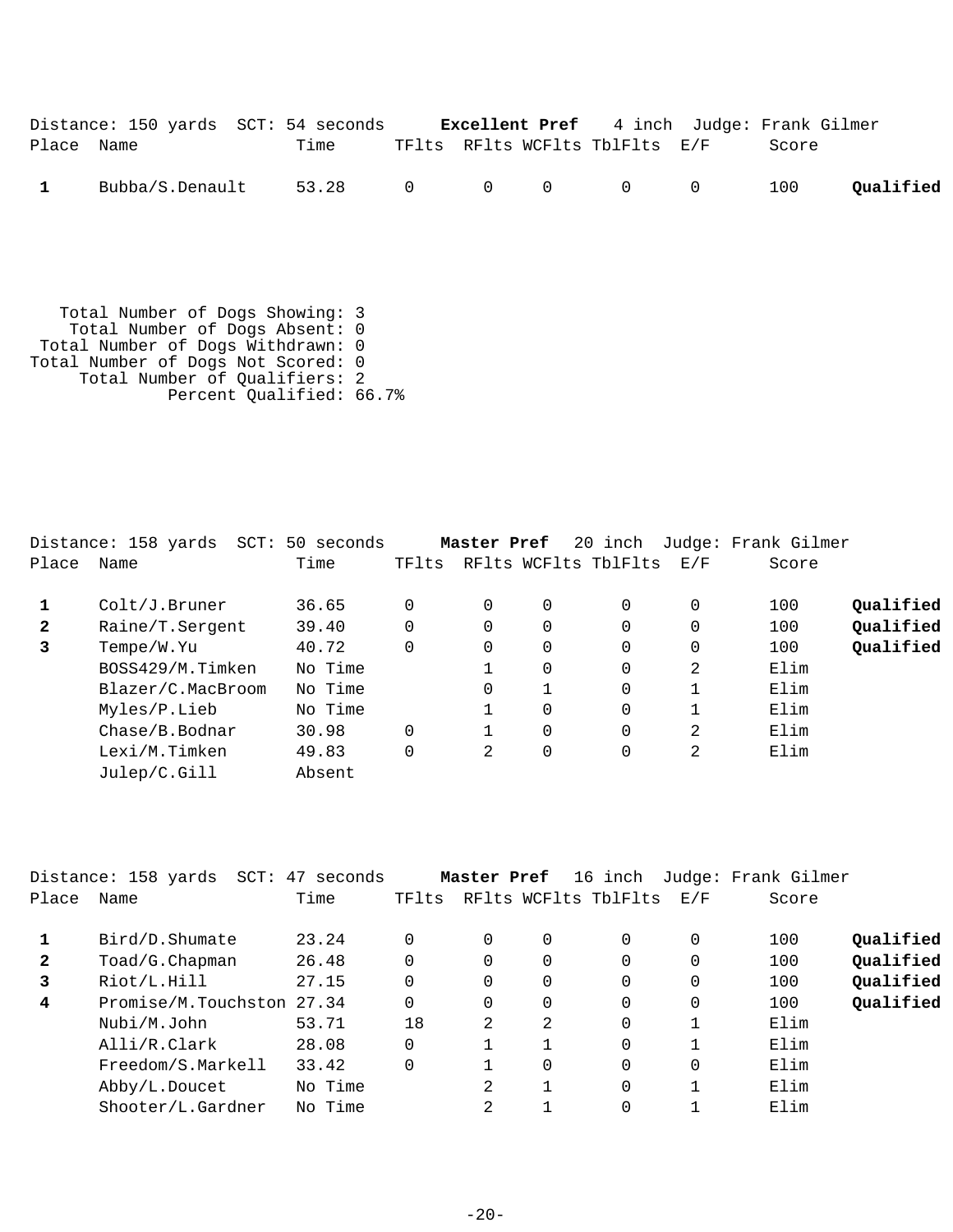| 48.15   |          |                |   | 0        | 0 | Elim |           |
|---------|----------|----------------|---|----------|---|------|-----------|
| No Time |          |                | 0 | 0        |   | Elim |           |
| No Time |          | 0              | 0 | 0        |   | Elim |           |
| 30.49   | $\Omega$ | 0              | 0 | 0        | 0 | 100  | Oualified |
| 45.67   | $\Omega$ | $\Omega$       | 0 | 0        | 0 | 100  | Qualified |
| 36.82   | $\Omega$ | 0              | 0 | 0        | 0 | 100  | Qualified |
| Absent  |          |                |   |          |   |      |           |
| Absent  |          |                |   |          |   |      |           |
| 40.64   |          | $\Omega$       | 0 | 0        | 0 | 100  | Oualified |
| 36.61   | $\Omega$ | $\overline{0}$ | 0 | 0        | 0 | 100  | Qualified |
| 28.37   | $\Omega$ | $\Omega$       | 0 | $\Omega$ | 0 | 100  | Qualified |
| 33.40   | $\Omega$ | 0              | 0 | 0        | 0 | 100  | Qualified |
|         |          |                |   |          |   |      |           |

|              | Distance: 154 yards<br>SCT: | 49 seconds |       | Master Pref | 12 inch              |          | Judge: Frank Gilmer |           |
|--------------|-----------------------------|------------|-------|-------------|----------------------|----------|---------------------|-----------|
| Place        | Name                        | Time       | TFlts |             | RFlts WCFlts TblFlts | E/F      | Score               |           |
|              | Frankie/M.Hansen            | 32.73      | 0     | $\Omega$    |                      | $\Omega$ | 100                 | Qualified |
| $\mathbf{2}$ | Inca/T.Aull                 | 42.91      | 0     | 0           | $\Omega$             | 0        | 100                 | Qualified |
| 3            | Victoria/M.Hissam           | 44.54      | 0     | 0           | $\Omega$             | 0        | 100                 | Qualified |
|              | Genuine Risk/A.Benn 23.53   |            | 0     | $\Omega$    | $\Omega$             |          | Elim                |           |
|              | Henna/J.Baiocco             | 33.43      | 0     | 0           | $\Omega$             |          | Elim                |           |
|              | Sting/B.Dumbaugh            | Absent     |       |             |                      |          |                     |           |

|       |      |                   |      | Distance: 150 yards SCT: 51 seconds |   | Master Pref 8 inch Judge: Frank Gilmer |          |  |       |
|-------|------|-------------------|------|-------------------------------------|---|----------------------------------------|----------|--|-------|
| Place | Name |                   | Time |                                     |   | TFlts RFlts WCFlts TblFlts E/F         |          |  | Score |
|       |      | Princess/B.Bell   |      | No Time                             |   | $\Omega$                               | $\Omega$ |  | Elim  |
|       |      | Gauge/L.Glick     |      | 38.58                               | 0 |                                        | 0        |  | Elim  |
|       |      | Ditty/D.McFarlane |      | No Time                             |   | $\Omega$                               | $\Omega$ |  | Elim  |
|       |      | Shammie/J.Smoller |      | Absent                              |   |                                        |          |  |       |

|              | Distance: 150 yards SCT: 54 seconds |       |          | Master Pref |          |                                |   | 4 inch Judge: Frank Gilmer |           |
|--------------|-------------------------------------|-------|----------|-------------|----------|--------------------------------|---|----------------------------|-----------|
| Place        | Name                                | Time  |          |             |          | TFlts RFlts WCFlts TblFlts E/F |   | Score                      |           |
|              | Willow/C.Disque                     | 41.13 | $\Omega$ | 0           | $\Omega$ |                                | 0 | 100                        | Qualified |
| $\mathbf{2}$ | Willow/C.Ponzo                      | 52.36 | 0        | $\Omega$    | 0        | $\Omega$                       | 0 | 100                        | Qualified |
|              | Sparkle/S.Wagner                    | 33.57 | 0        | 0           | 0        |                                |   | Elim                       |           |
|              | Max/J.Brav                          | 43.23 | 0        |             | $\Omega$ | $\Omega$                       |   | Elim                       |           |
|              | Mini Cooper`/N.Atki Absent          |       |          |             |          |                                |   |                            |           |